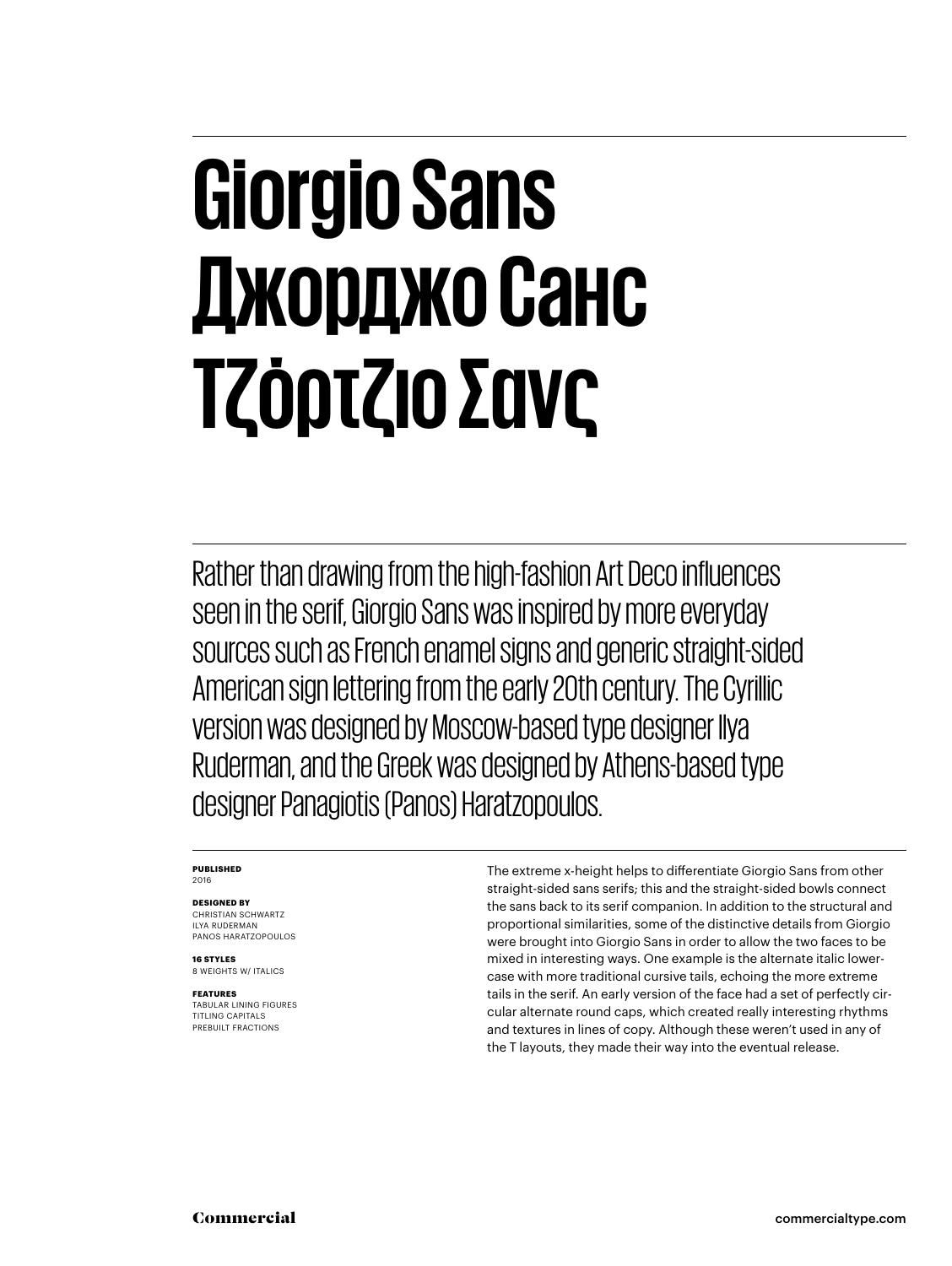Giorgio Sans LCG Thin *Giorgio Sans LCG Thin Italic* Giorgio Sans LCG Extralight *Giorgio Sans LCG Extralight Italic* Giorgio Sans LCG Light *Giorgio Sans LCG Light Italic* Giorgio Sans LCG Regular *Giorgio Sans LCG Regular Italic* Giorgio Sans LCG Medium *Giorgio Sans LCG Medium Italic* **Giorgio Sans LCG Bold** *Giorgio Sans LCG Bold Italic* Giorgio Sans LCG Heavy *Giorgio Sans LCG Heavy Italic* Giorgio Sans LCG Black *Giorgio Sans LCG Black Italic*

**Rather than using ambiguous names like "Pro", "World" or "WGL" for our font files with extended language support, we have devised a simple way to denote which alphabets are supported in complex families like Giorgio Sans.**



LG *Latin + Greek*

LCG *Latin + Cyrillic + Greek* including Russian, Ukranian, Belorussian, Serbian, and Bulgarian. Font files with **LG** in the family name support our full standard range of

Font files with **LC** in the family name support our full standard range of languages that use the **Latin** alphabet, plus languages that use **Cyrillic,**

languages that use the **Latin** alphabet, plus monotonic **Greek.**

Font files with **LCG** in the family name support our full standard range of languages that use the **Latin, Cyrillic,** and **Greek** alphabets.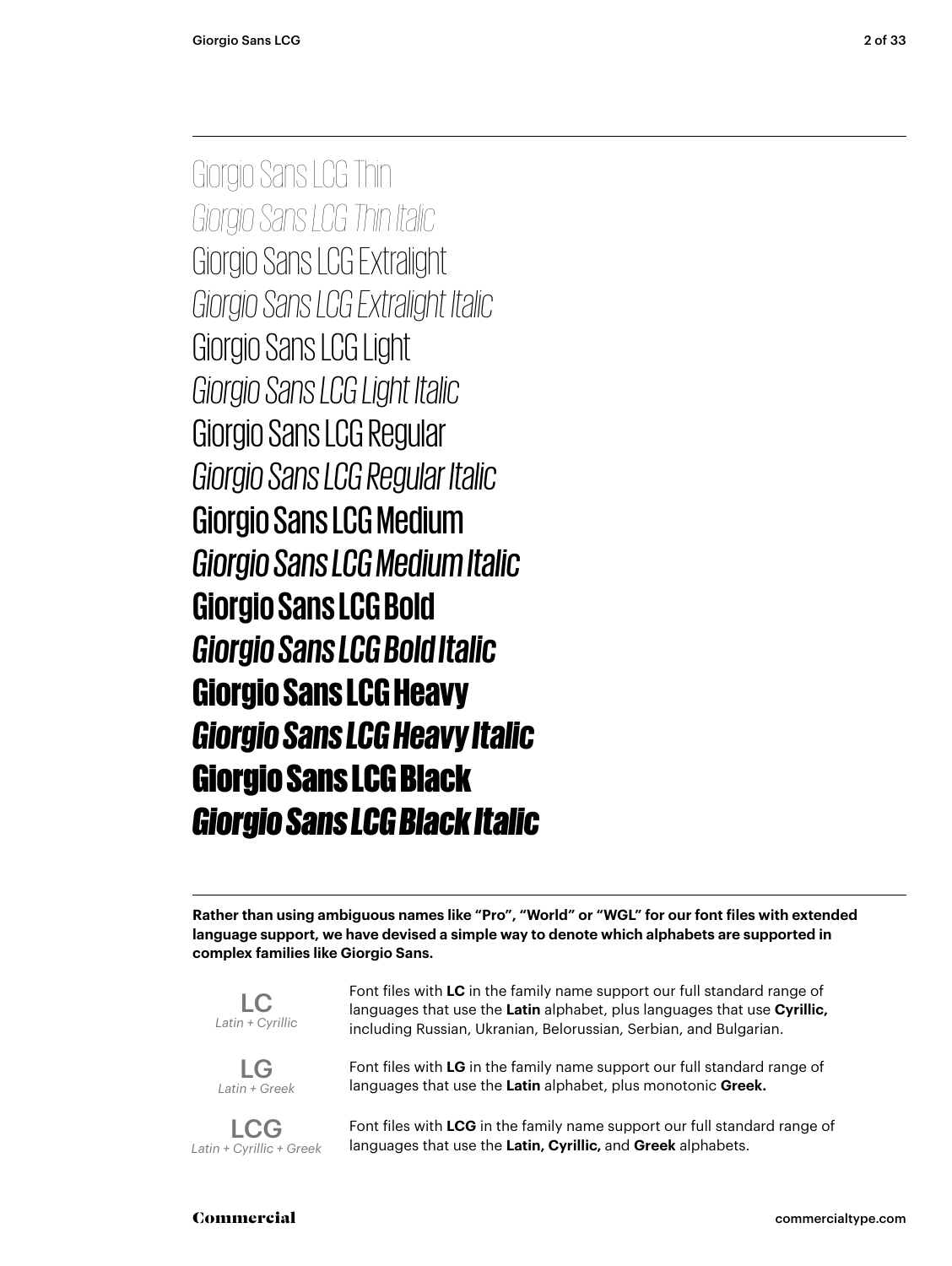

GIORGIO SANS LCG THIN, THIN ITALIC, 100 PT [TITLING ALTERNATE Ø]

# Stereographically  $317\Delta$ *Parancsnokságát*

GIORGIO SANS EXTRALIGHT, EXTRALIGHT ITALIC, 100 PT GIORGIO SANS LCG EXTRALIGHT, EXTRALIGHT ITALIC, 100 PT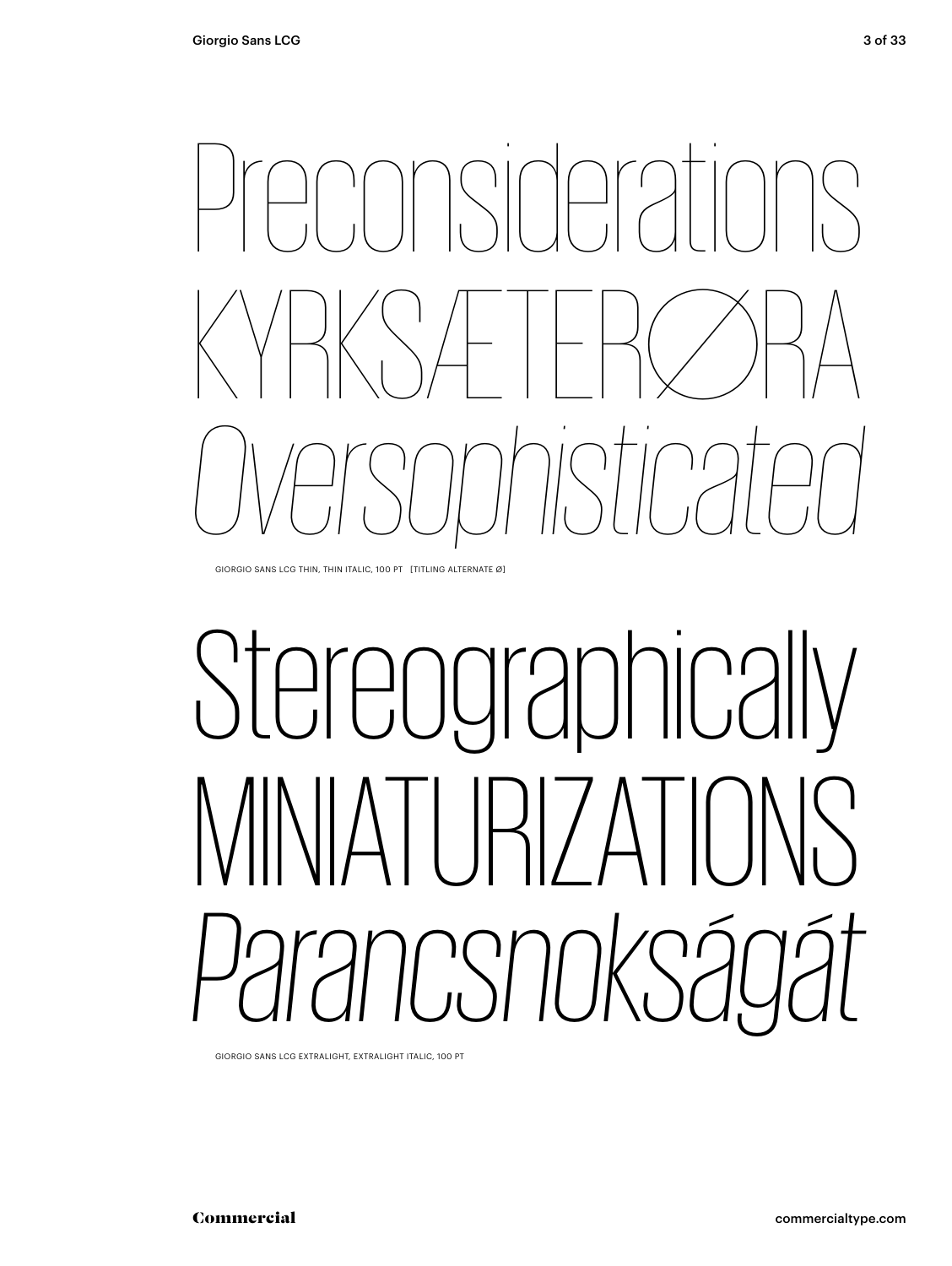# Parallélogramme<br>BLÁSKÓGABYGGÐ *Rangárvallasýsla*

GIORGIO SANS LIGHT, LIGHT ITALIC, 100 PT GIORGIO SANS LCG LIGHT, LIGHT ITALIC, 100 PT

# Parallélogramme<br>BLÁSKÓGABYGGÐ<br>*Rangárvallasýsla*<br>John Baskerville<br>PRIPOVIJEDANJA<br>Incompatibilities John Baskerville PRIPOVIJEDANJA *Incompatibilities*

GIORGIO SANS REGULAR, REGULAR ITALIC, 100 PT GIORGIO SANS LCG REGULAR, REGULAR ITALIC, 100 PT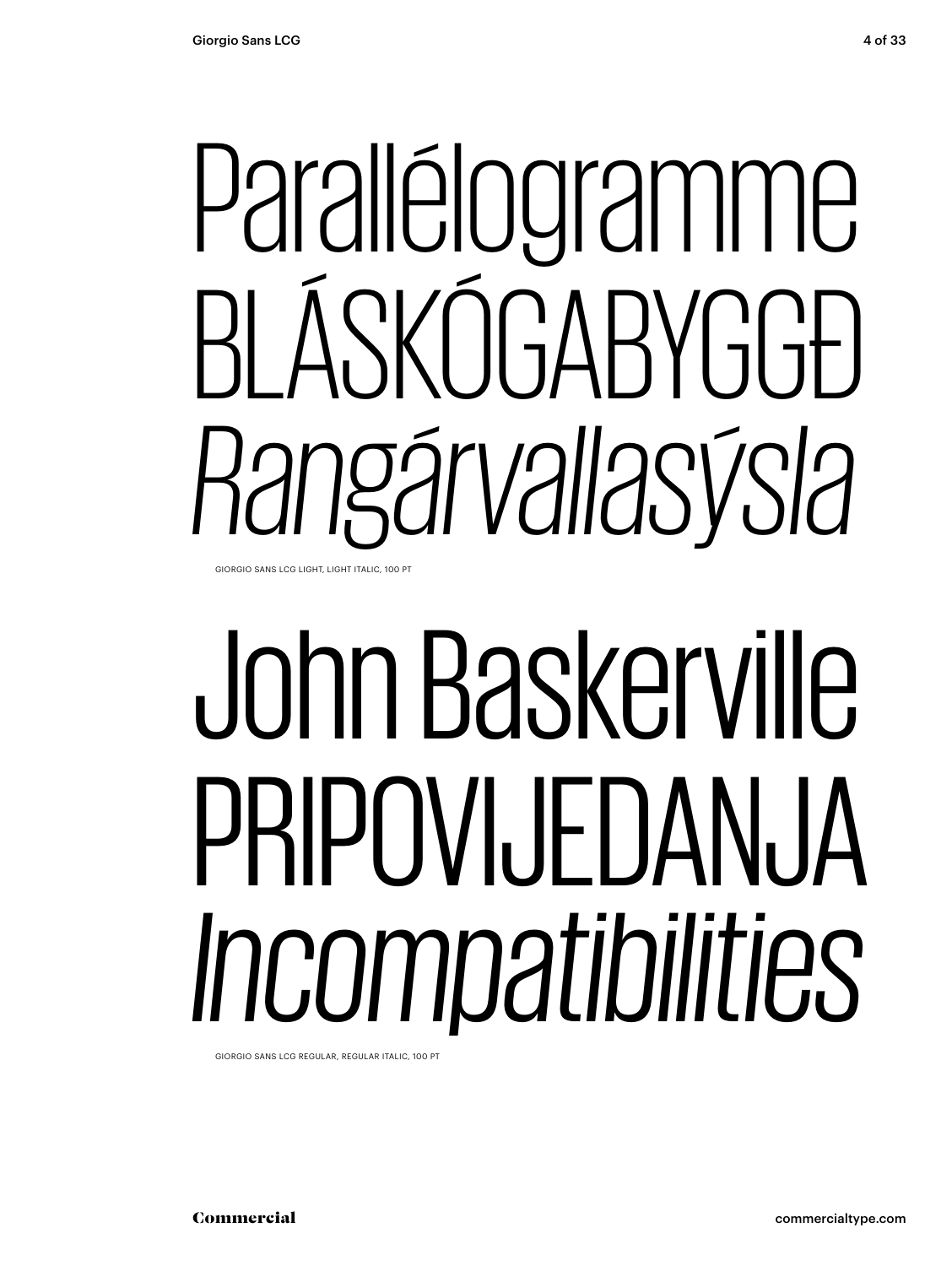# Herausgebildet<br>KNIGHTSBRIDGE<br>*Beaubassin-Est*<br>Contemporary<br>SØRUMSAND!<br>Gießmaschine KNIGHTSBRIDGE *Beaubassin-Est*

GIORGIO SANS LCG MEDIUM, MEDIUM ITALIC, 100 PT

# **Contemporary SØRUMSAND!** *Gießmaschine*

GIORGIO SANS LCG BOLD, BOLD ITALIC, 100 PT [TITLING ALTERNATE D Ø, ALTERNATE a h i m n ß]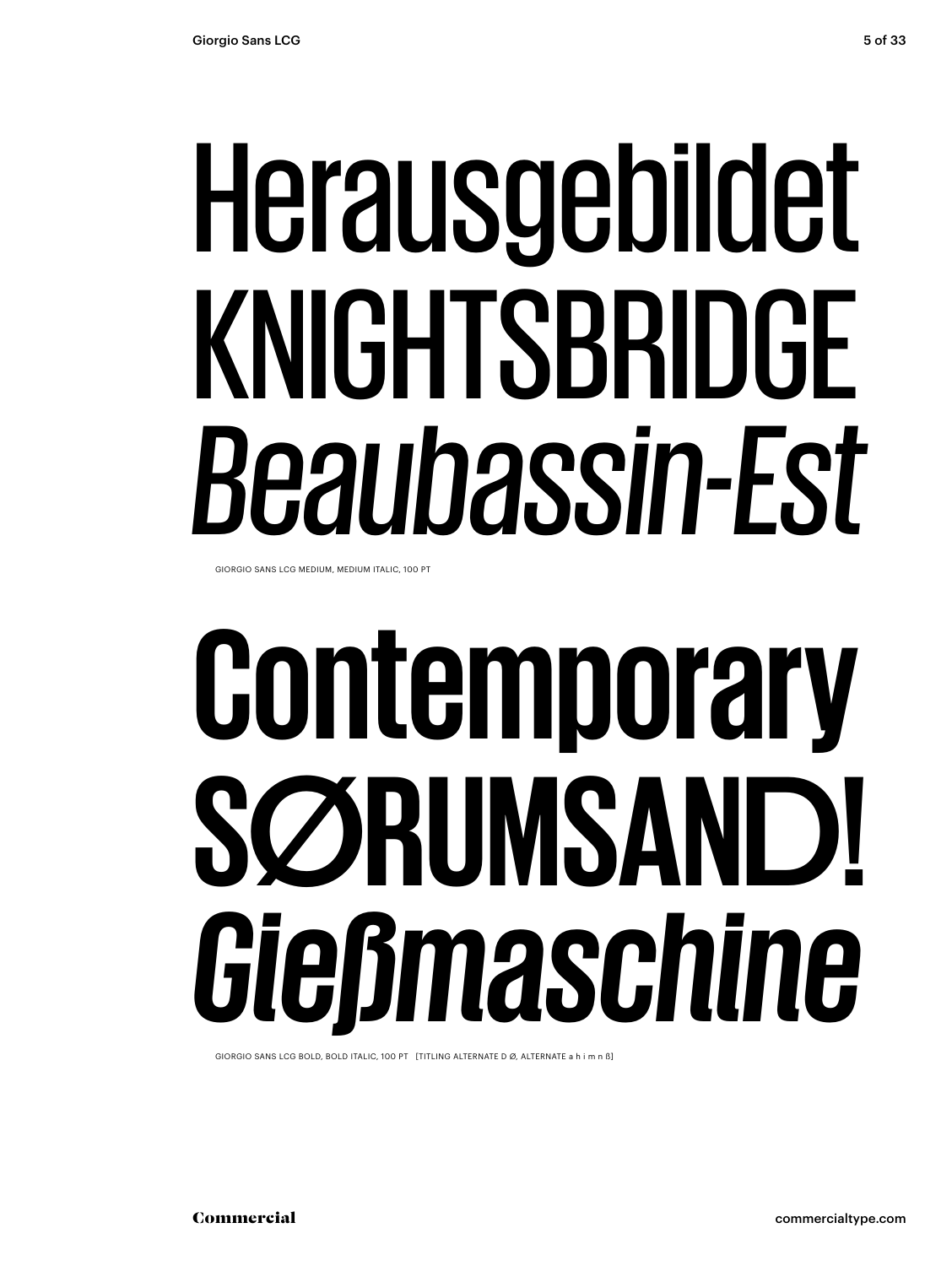# **Magnacavallo<br>Governments<br>***Fushë-Bulqizë***<br>Hilvarenbeek<br>Cromstrijen<br>South Kenton** GOVERNMENTS *Fushë-Bulqizë*

GIORGIO SANS LCG HEAVY, HEAVY ITALIC, 100 PT

## Hilvarenbeek CROMSTRIJEN *South Kenton*

GIORGIO SANS LCG BLACK, BLACK ITALIC, 100 PT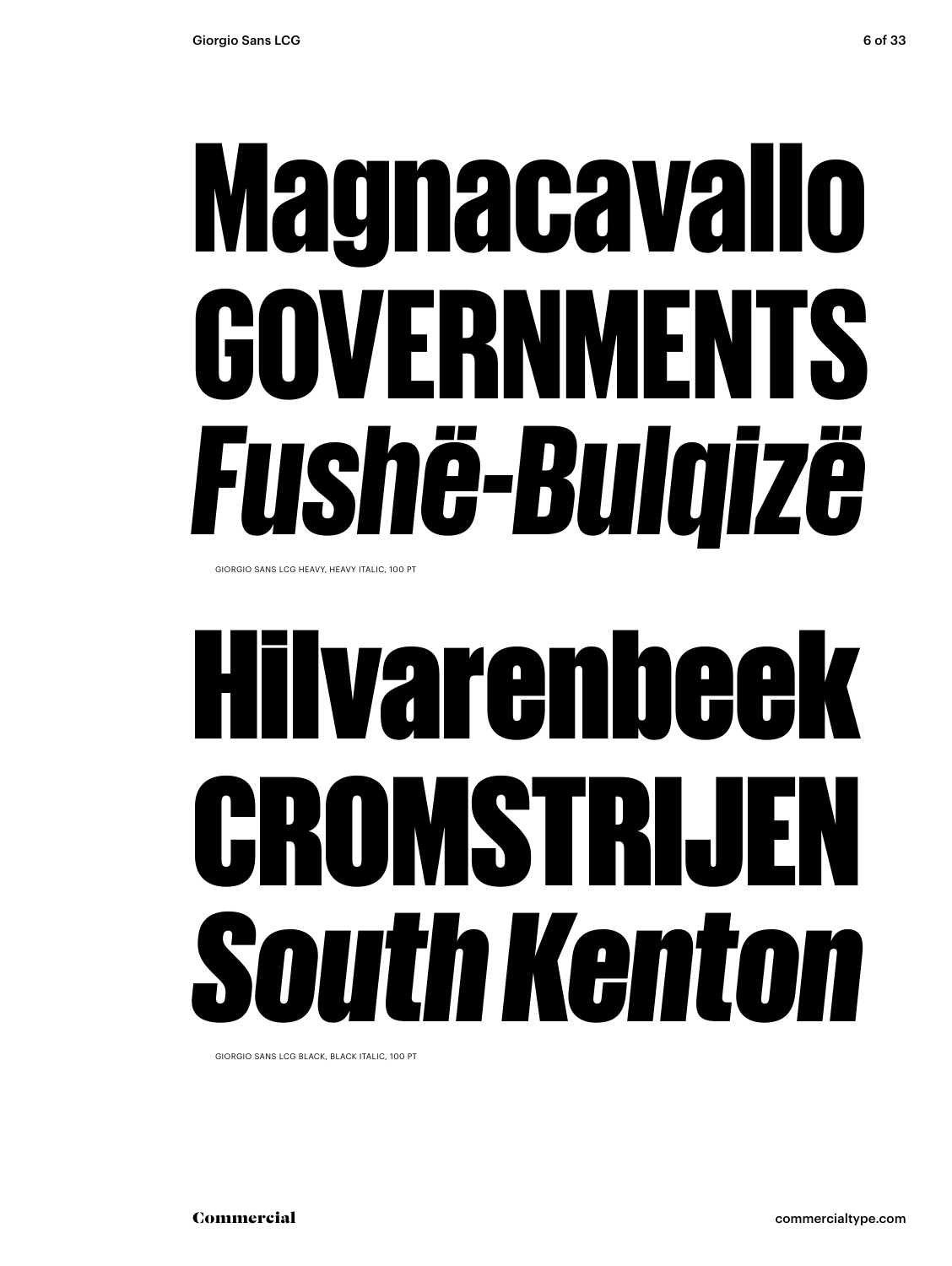# Разнавіднасцямі ПЕРЕВОРАЧИВАТЬ *Затвердженими*

GIORGIO SANS LCG THIN, THIN ITALIC, 100 PT

## **ЈЕСТВОВАНИЯ** РУКТОРС *Неустойчивыми*

GIORGIO SANS LCG EXTRALIGHT, EXTRALIGHT ITALIC, 100 PT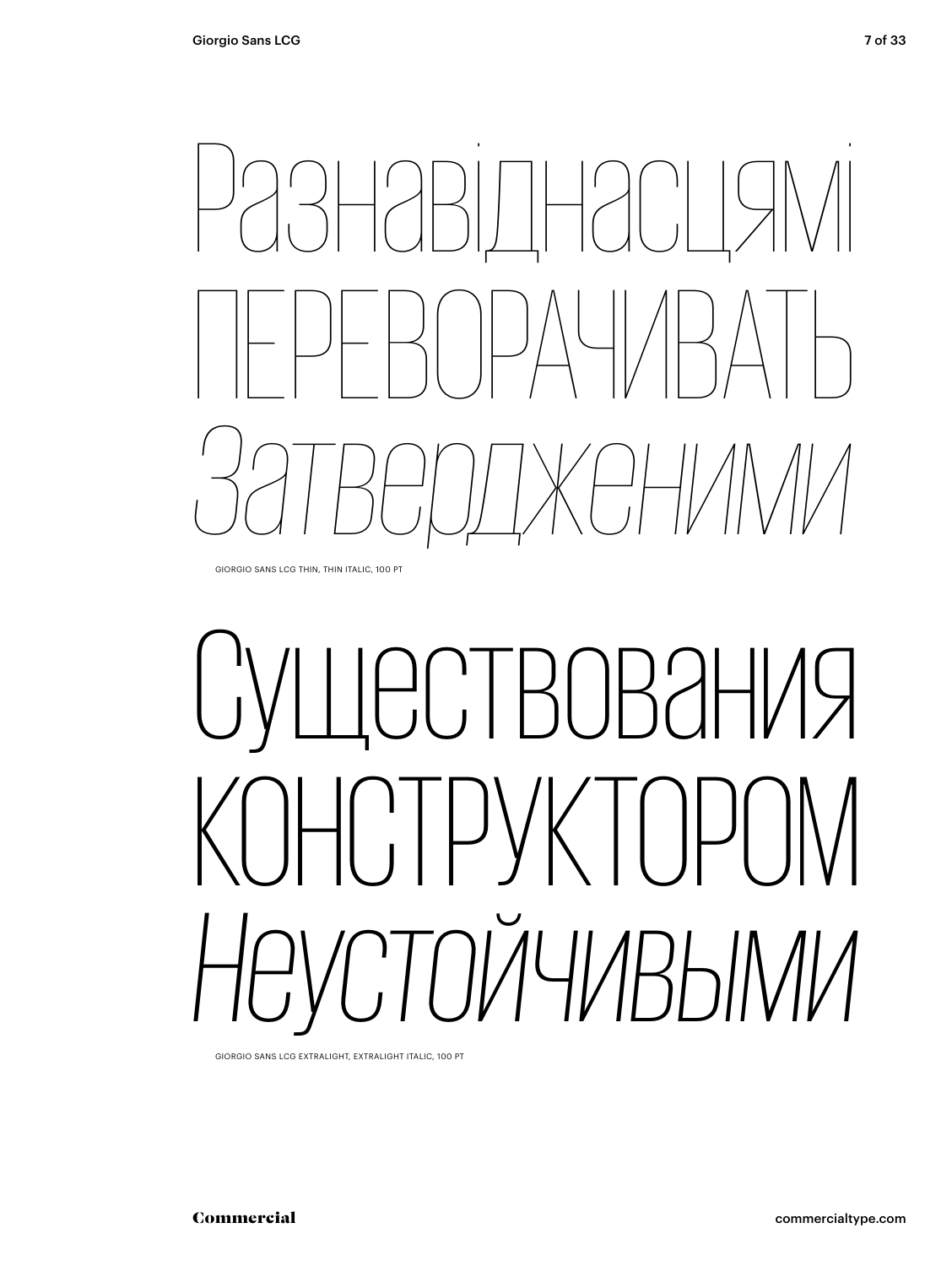# Мемориальный НЕДОВРШЕНИОТ *Высокородного*

GIORGIO SANS LCG LIGHT, LIGHT ITALIC, 100 PT [ALTERNATE к]

## Бързоходните ОФІЦІЙНОГО *Улучшавшееся*

GIORGIO SANS LCG REGULAR, REGULAR ITALIC, 100 PT [TITLING ALTERNATE O, ALTERNATE алчя]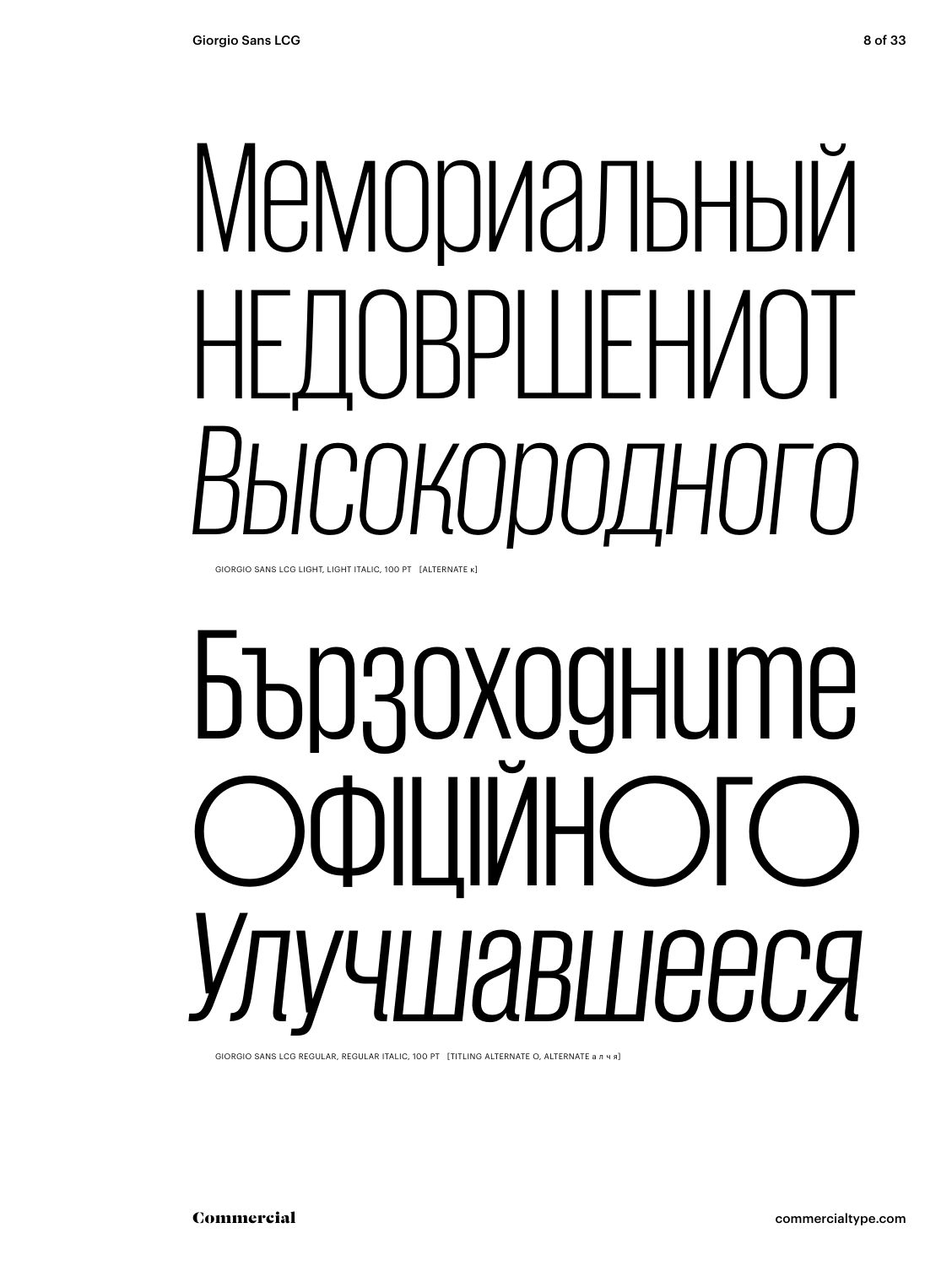### Урбанизирана ФИНАНСОВОГО *Посредством* GIORGIO SANS LCG MEDIUM, MEDIUM ITALIC, 100 PT

## **Находящаяся МАЙСТЭРСТВА** *Устойчивыми*

GIORGIO SANS LCG BOLD, BOLD ITALIC, 100 PT [ALTERNATE я]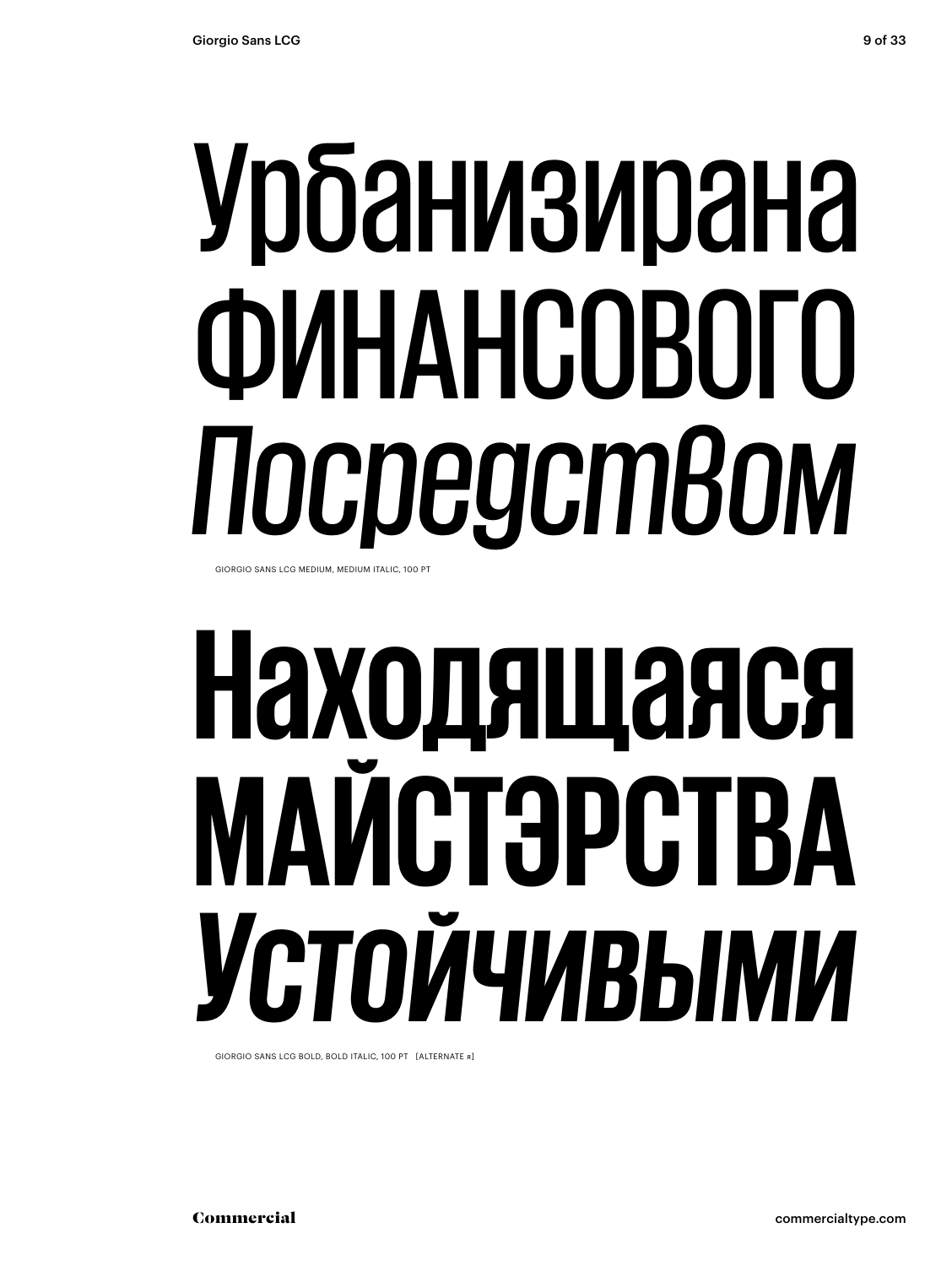# Објаснување ПРИРОДНОЕ *Изследвания*

GIORGIO SANS LCG HEAVY, HEAVY ITALIC, 100 PT [TITLING ALTERNATE O]

## Архитектура ЛУКРЕЦИЈОМ *Морфология*

GIORGIO SANS LCG BLACK, BLACK ITALIC, 100 PT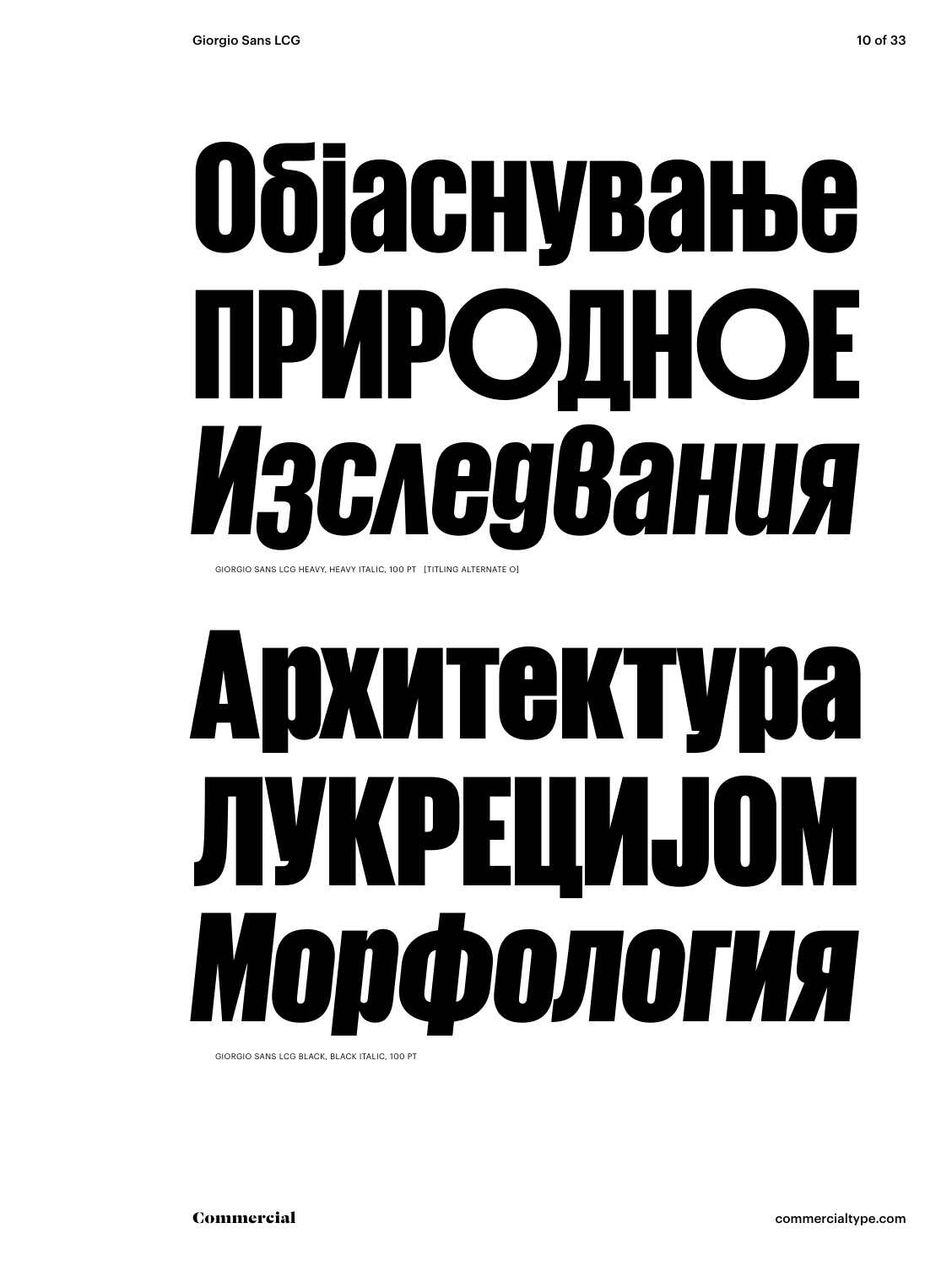

GIORGIO SANS GREEK THIN, THIN ITALIC, 100 PT [TITLING ALTERNATE O, ALTERNATE κ]

# Παραθαλάσσιους ΑΝΑΔΙΟΡΓΑΝΩΣΑΝ *Συμπεριλαμβάνει*

GIORGIO SANS GREEK EXTRALIGHT, EXTRALIGHT ITALIC, 100 PT [ALTERNATE λ]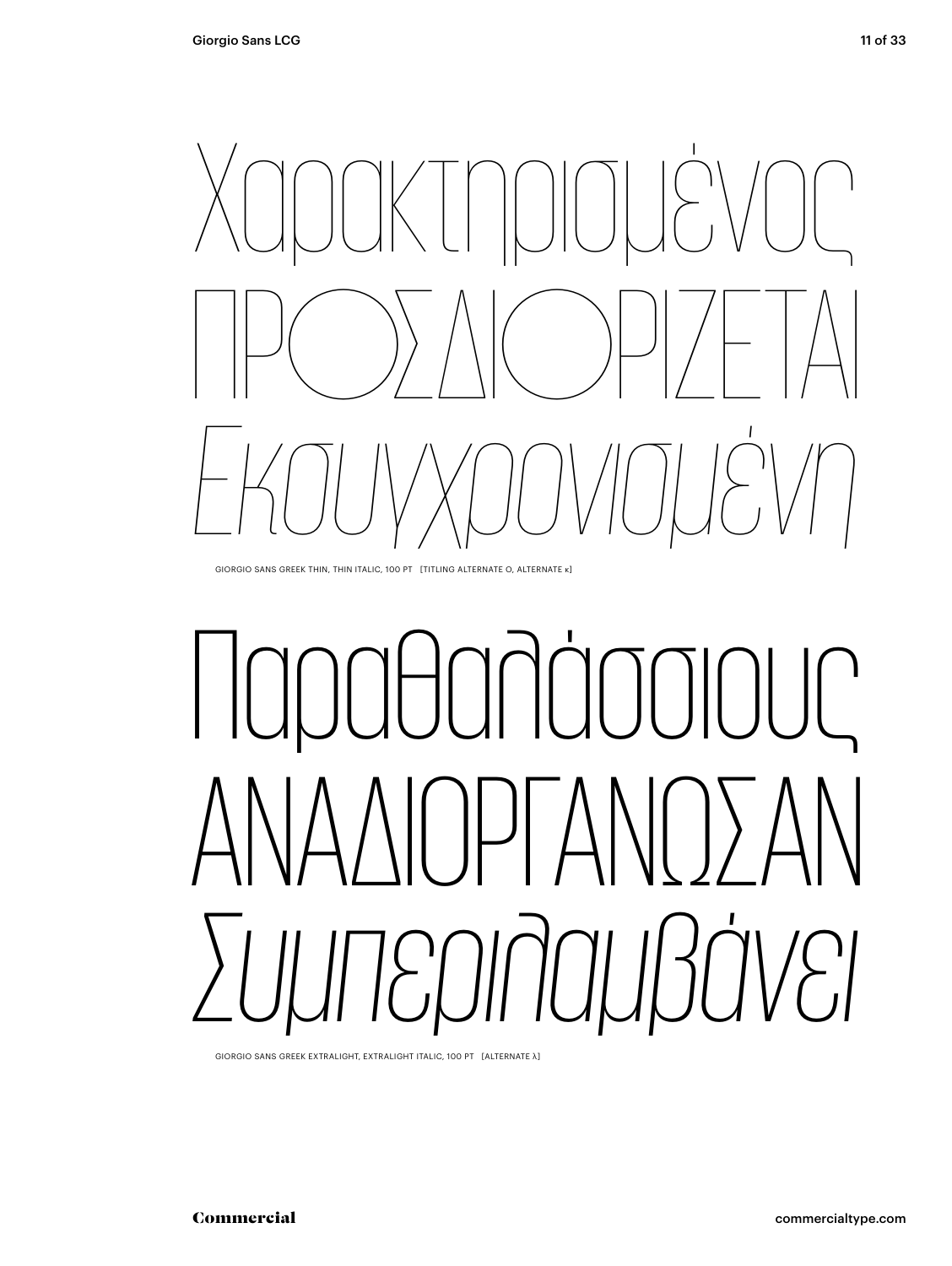# Κατασκευάστηκε ΣΥΝΘΗΚΟΛΟΓΗΣΗ *Βορειοανατολικά*

GIORGIO SANS GREEK LIGHT, LIGHT ITALIC, 100 PT

# Αυτοκρατορικής ΞΕΝΟΔΟΧΕΙΑΚΏΝ *Εθνοσυνέλευση*

GIORGIO SANS GREEK REGULAR, REGULAR ITALIC, 100 PT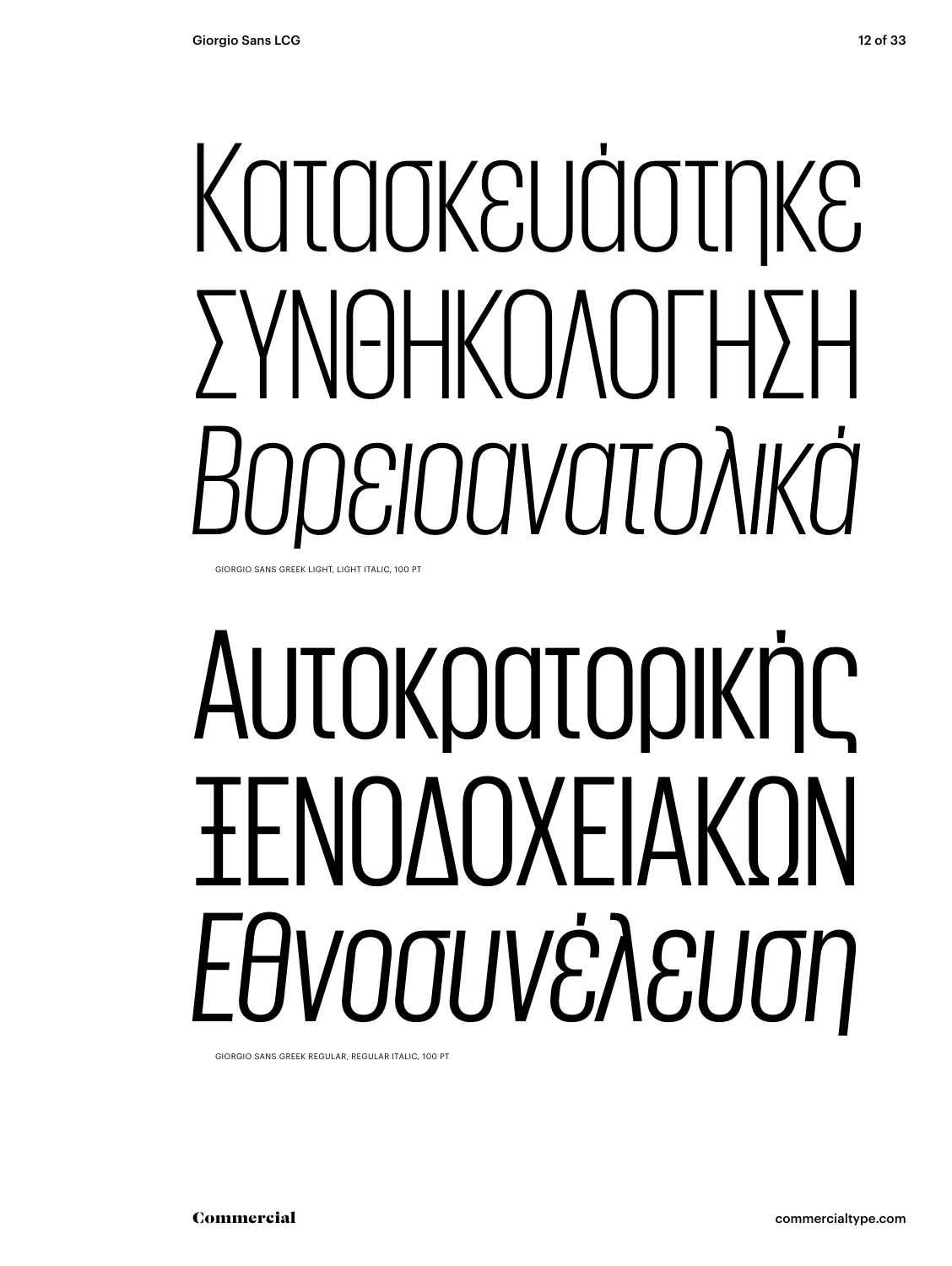## Χαρακτηρίζουν ΣΗΜΑΤΟΔΟΤΗΣΕ *Χρησιμοποιούν* GIORGIO SANS GREEK MEDIUM, MEDIUM ITALIC, 100 PT

# **Εξαπολύοντας ΚΑΘΗΜΕΡΙΝΕΣ**  *Μεσογειακούς*

GIORGIO SANS GREEK BOLD, BOLD ITALIC, 100 PT [TITLING ALTERNATE Θ]

Commercial commercialtype.com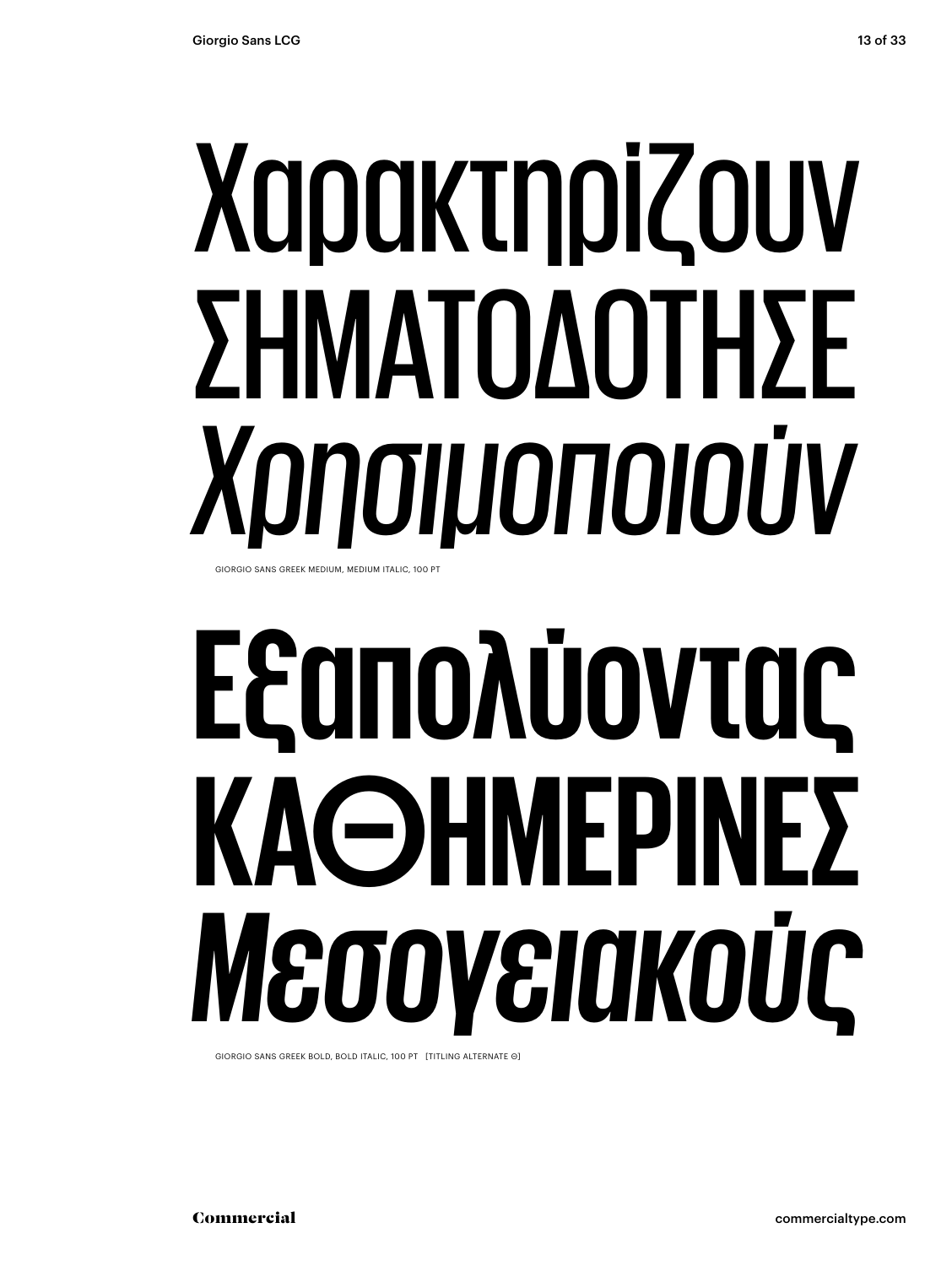# Σφοδροτερος ΘΑΛΑΜΗΓΏΝ *Πρακτικότερη*

GIORGIO SANS GREEK HEAVY, HEAVY ITALIC, 100 PT [TITLING ALTERNATE Θ Ω, ALTERNATE α ι φ]

# Ξεριζώθηκαν ΕΞΙΟΤΗΤΑ *Αντιγράφηκε*

GIORGIO SANS GREEK BLACK, BLACK ITALIC, 100 PT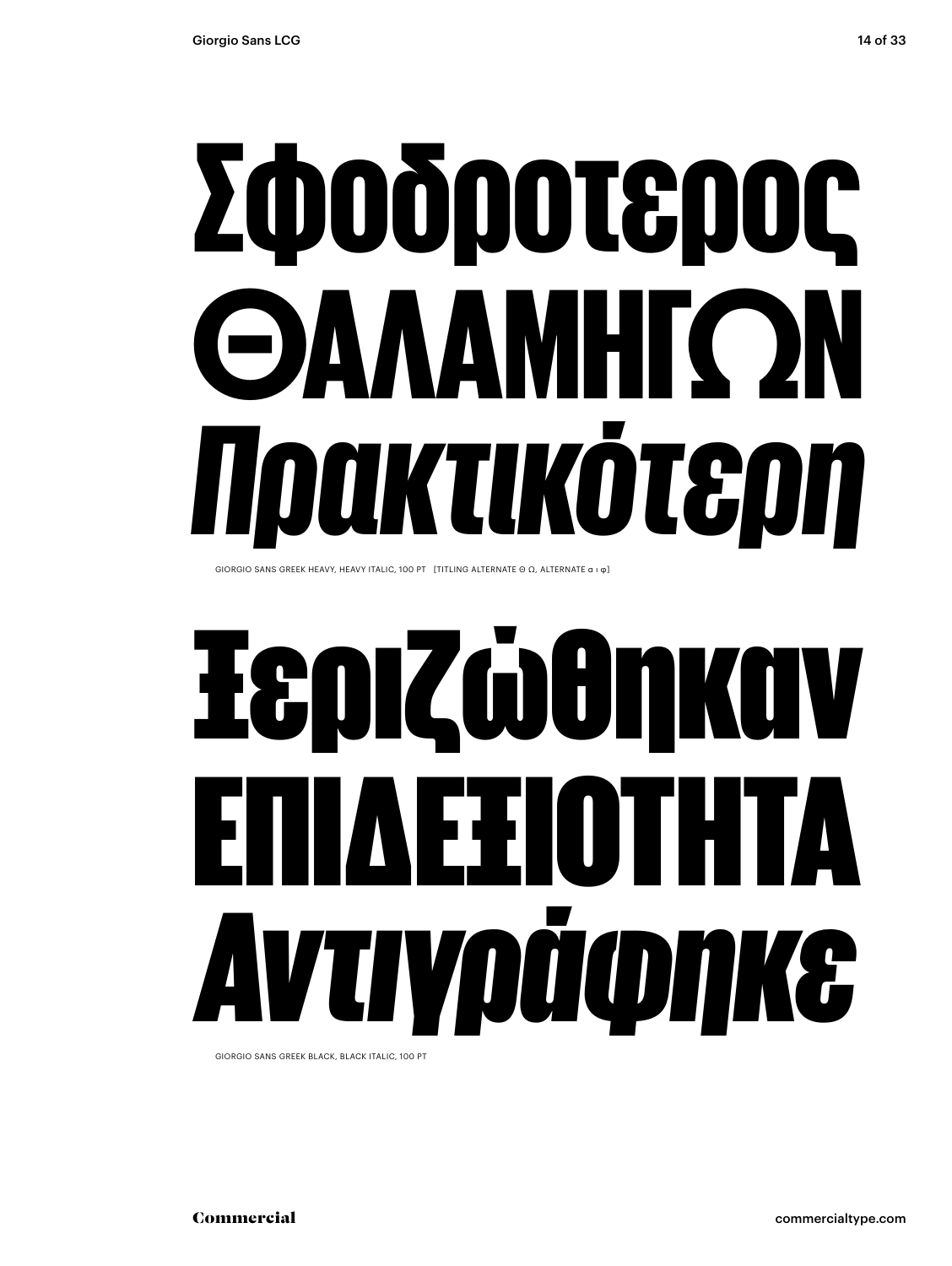

## *UNCOMPARTMENTALIZES Anthropologists in denial*

### KAI INDITTA etskörperschaften

GIORGIO SANS LCG EXTRALIGHT, 75 PT GIORGIO SANS EXTRALIGHT, 75 PT

GIORGIO SANS LCG THIN ITALIC, 75 PT

#### *DEPARTMENT OF LABOR The Noninterventionists*

GIORGIO SANS LCG EXTRALIGHT ITALIC, 75 PT GIORGIO SANS EXTRALIGHT ITALIC, 75 PT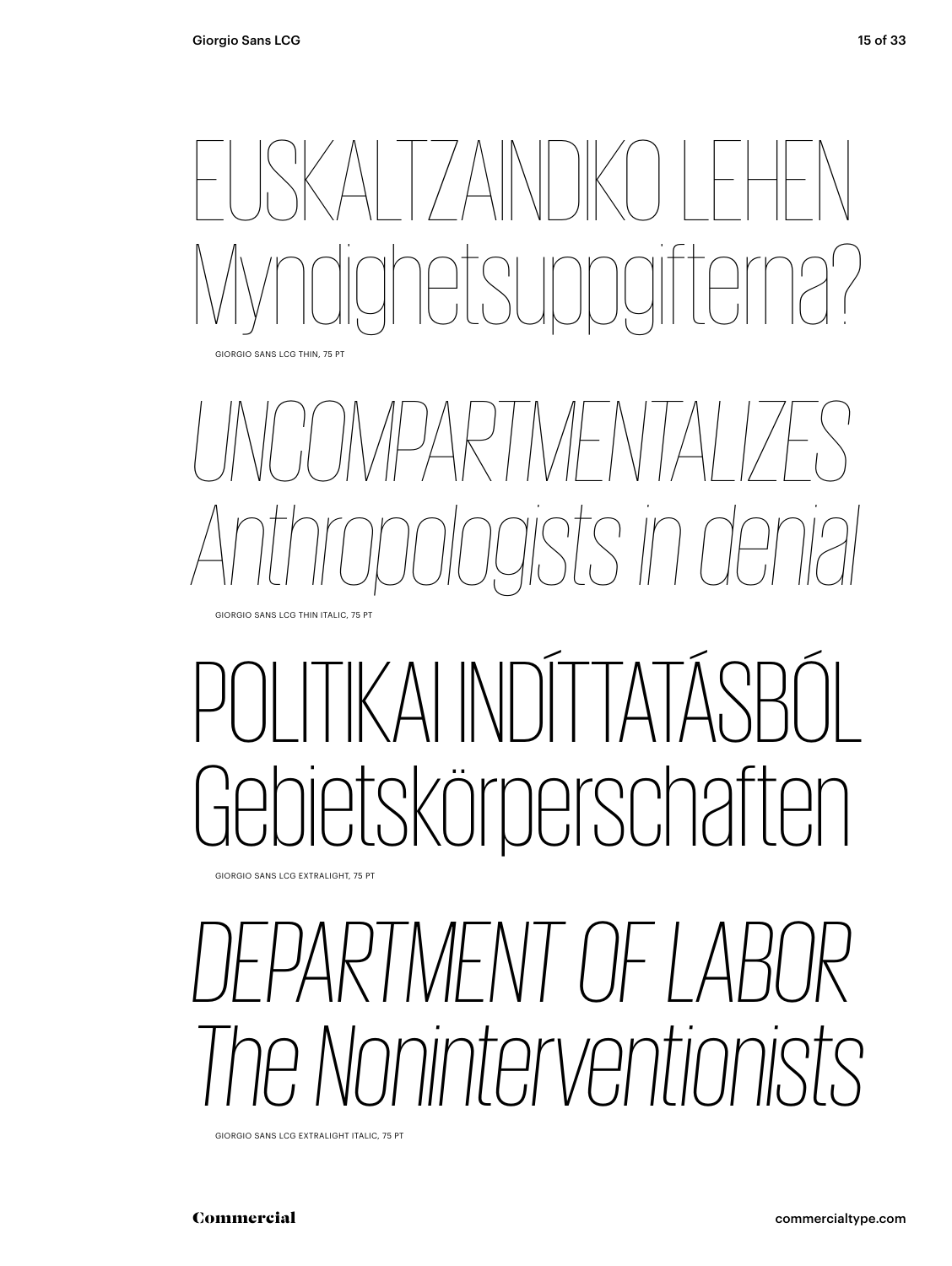# Bibliothéque Nationale!

GIORGIO SANS LCG LIGHT, 75 PT

# MITTELHOCHDEUTSCHE<br>Bibliothéque Nationale!<br>VORGÄNGERSPRACHEN<br>Borsod-Abaúj-Zemplén<br>CACOPHONIOUS<br>ZVláště Vypravováním<br>UNCONSTITUTIONALITY<br>Internal Infrastructure *VORGÄNGERSPRACHEN Borsod-Abaúj-Zemplén*

GIORGIO SANS LIGHT ITALIC, 75 PT [ALTERNATE R G a d l m n u] GIORGIO SANS LCG LIGHT ITALIC, 75 PT [ALTERNATE G R a d l m n u]

### **COPHONIOUS** Zvláště vypravováním

GIORGIO SANS LCG REGULAR, 75 PT [TITLING ALTERNATE C O]

#### *UNCONSTITUTIONALITY Internal Infrastructure*

GIORGIO SANS LCG REGULAR ITALIC, 75 PT [ALTERNATE a f l n u]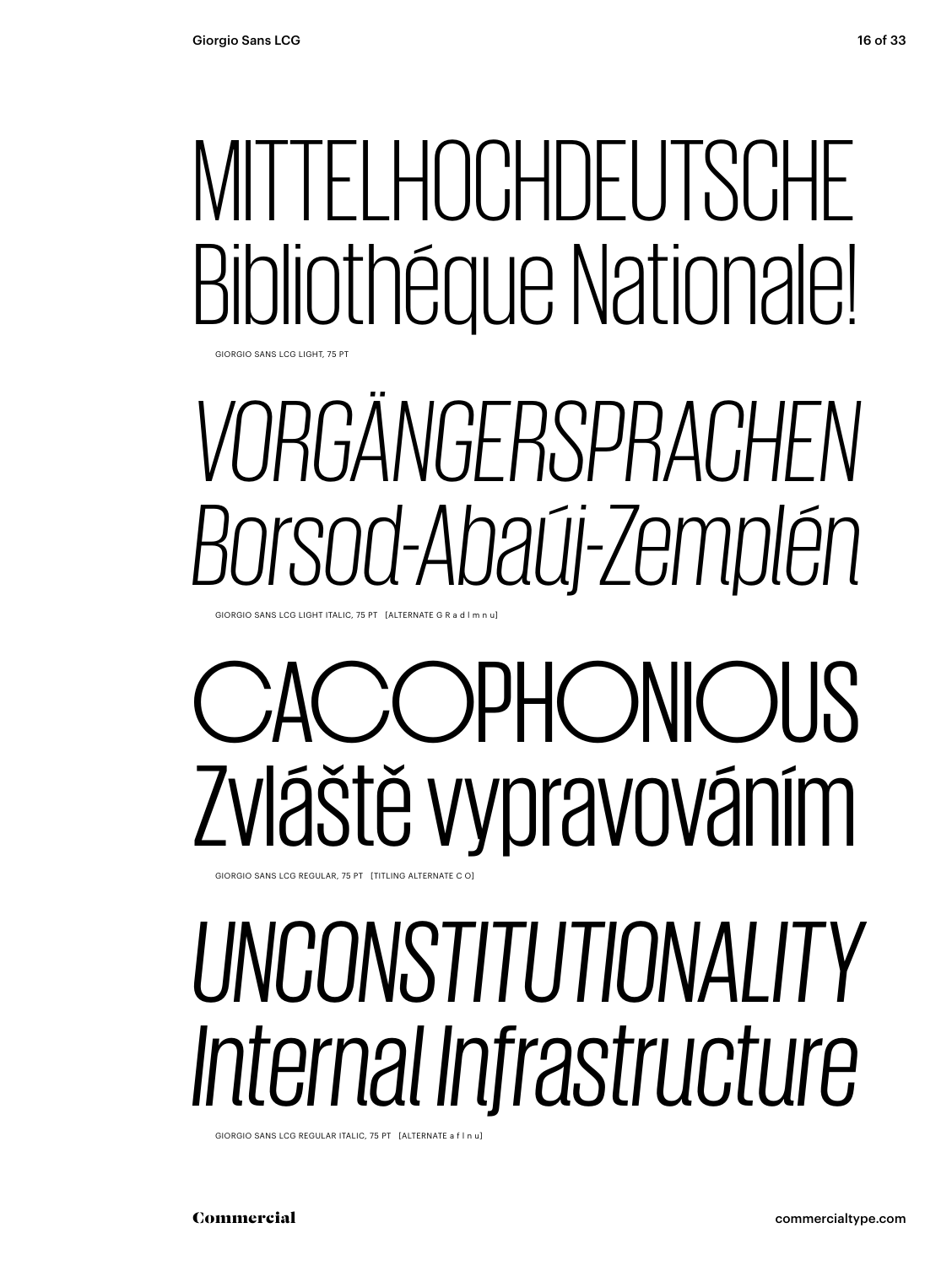# Administrative areas

GIORGIO SANS LCG MEDIUM, 75 PT

## *NORD-PAS-DE-CALAIS In the late fall of 1958*

GIORGIO SANS LCG MEDIUM ITALIC, 75 PT

# **TRENTINO-ALTO ADIGE<br>Administrative areas<br>***NORD-PAS-DE-CALAIS<br>In the late fall of 1958<br>SIXTY QUESTIONS<br>Testers & Engineers<br>BYZANTINE PLANNER<br>Chatrného príbytku* **SIXTY QUESTIONS SIXTY QUESTIONS Chatrného príbytku Testers & Engineers**

GIORGIO SANS LCG BOLD, 75 PT [TITLING ALTERNATE O Q X]

## *BYZANTINE EMPEROR BYZANTINE PLANNER Municipal Engineers Chatrného príbytku*

GIORGIO SANS LCG BOLD ITALIC, 75 PT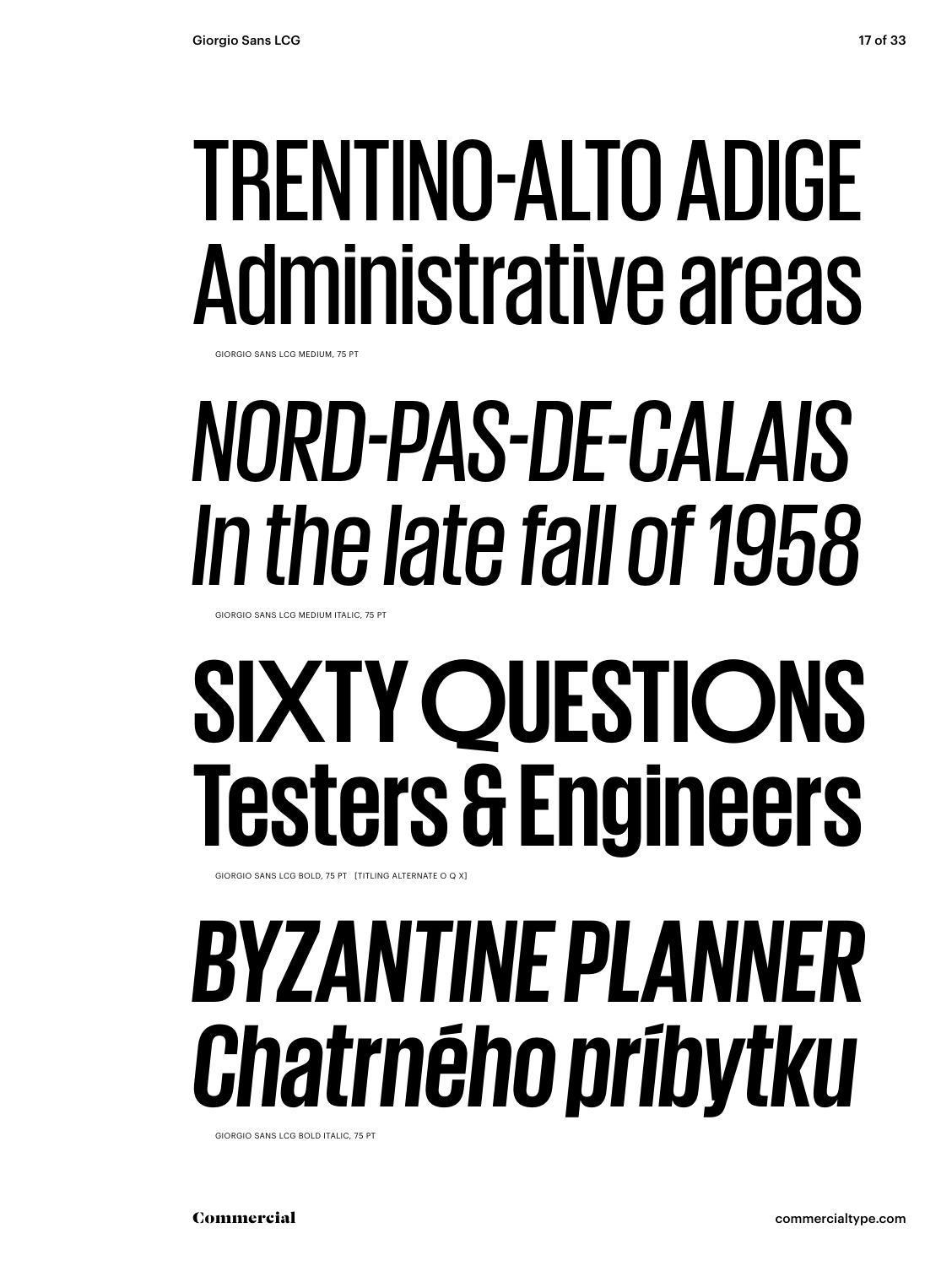# September 5, 2008

GIORGIO SANS LCG HEAVY, 75 PT [ALTERNATE R]

#### *ELEPHANT & CASTLE Northamptonshire*

GIORGIO SANS LCG HEAVY ITALIC, 75 PT

### ACQUAVIVA PICENA Euston to Borough

GIORGIO SANS LCG BLACK, 75 PT

# **MODULARKITEKTUR<br>September 5, 2008<br>***ELEPHANT & CASTLE<br>Northamptonshire***<br>ACQUAVIVA PICENA<br>Euston to Borough<br>DÉCENTRALISATION<br>GOrovodë, Albania** *DÉCENTRALISATION Çorovodë, Albania*

GIORGIO SANS LCG BLACK ITALIC, 75 PT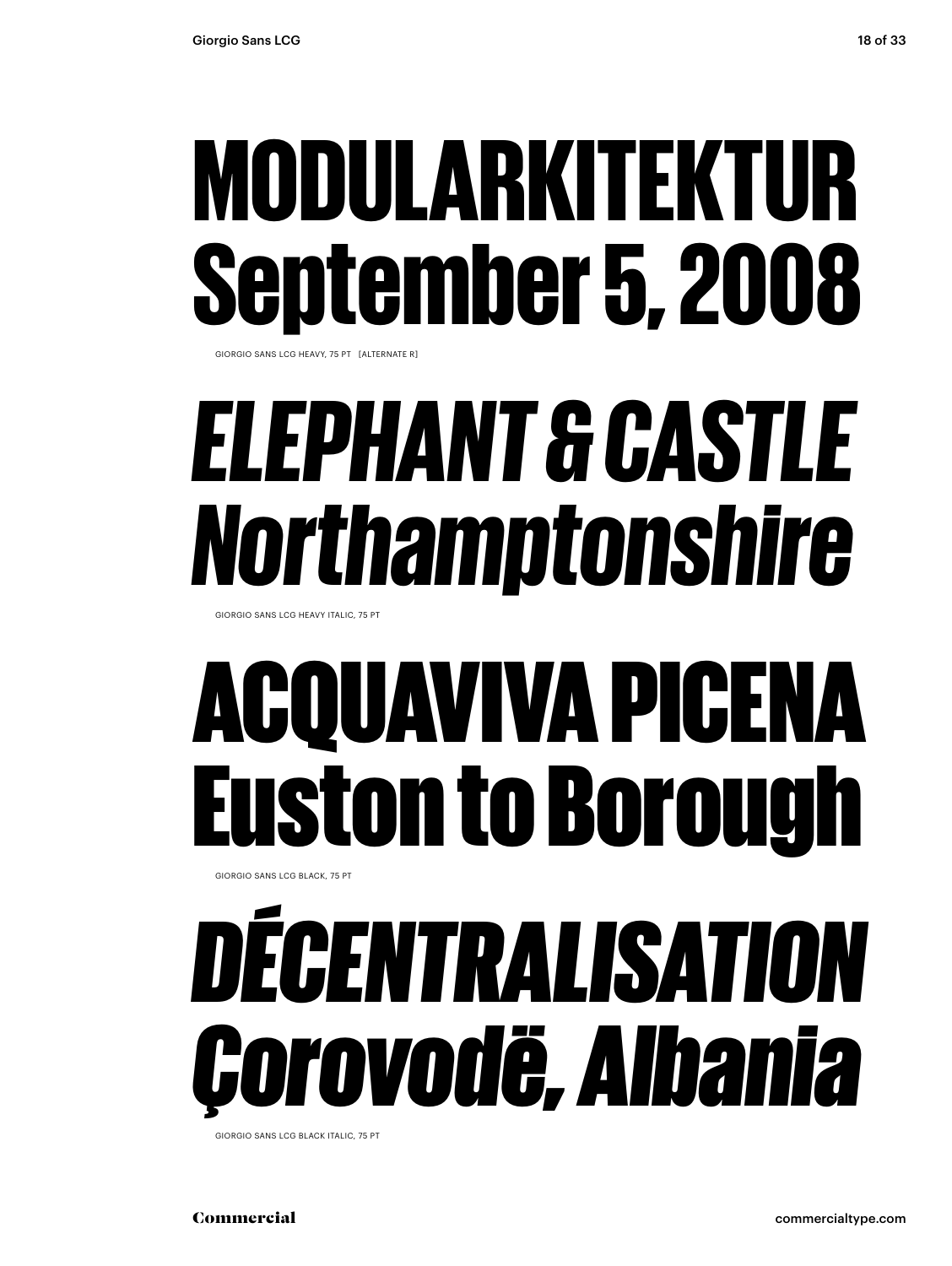## МОРАЛЬНАЯ ЦЕННОСТЬ Устаревшая передача

GIORGIO SANS LCG THIN, 75 PT [ALTERNATE Я я]

#### *ГРАЂАНСКЕ ДУЖНОСТИ Гойдельської підгрупи* GIORGIO SANS LCG THIN ITALIC, 75 PT [ALTERNATE Ж К к]

#### ЗА ЧИРАК Південного Белфаста

GIORGIO SANS LCG EXTRALIGHT, 75 PT

#### *МОРАЛЕН СМИСЪЛ Карибского бассейна*

GIORGIO SANS LCG EXTRALIGHT ITALIC, 75 PT [TITLING ALTERNATE O C]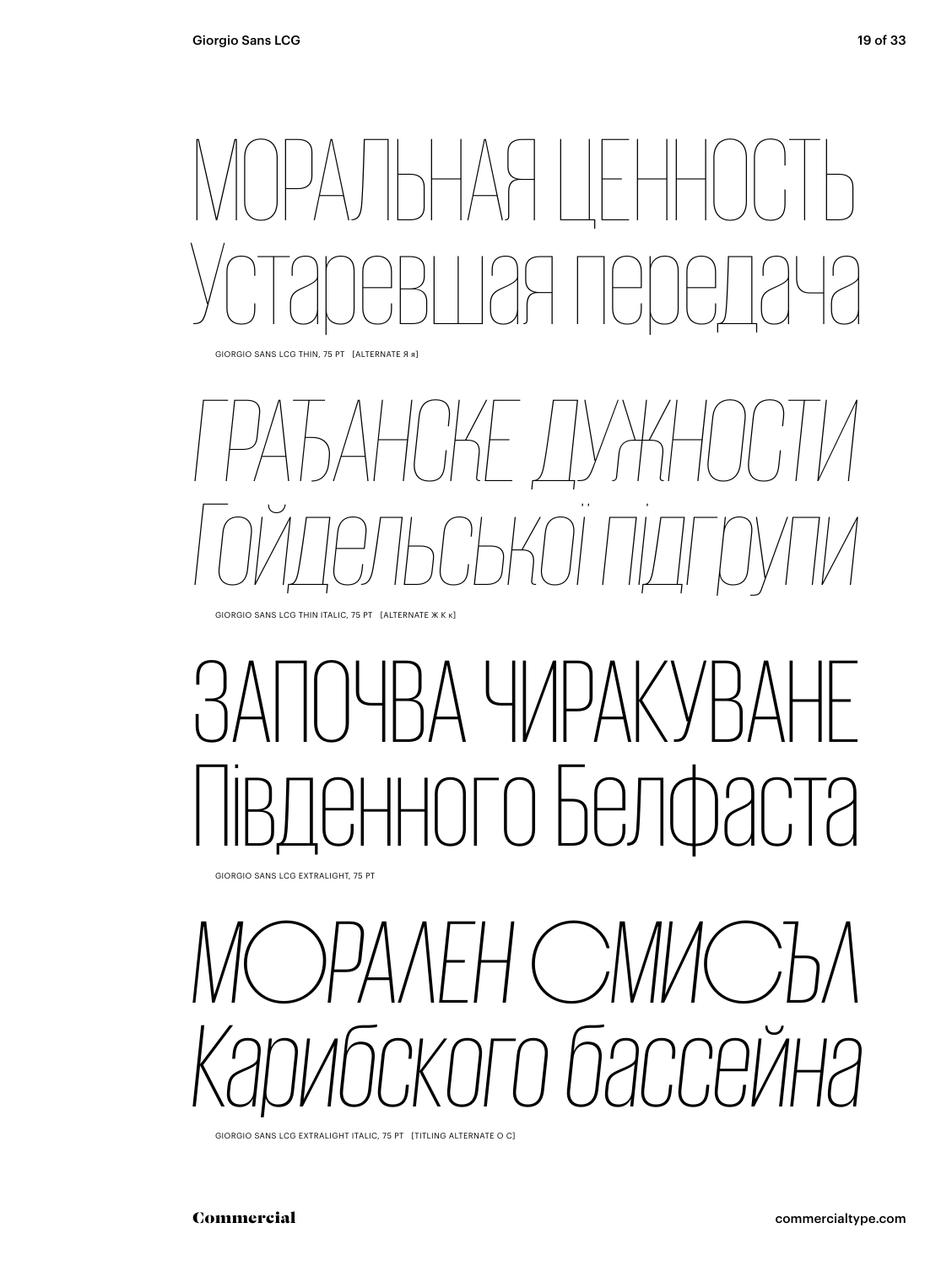#### УНУТРАНАЯ ПАЛІТЫКА ІНЕВЕКОВЫЙ ПОЭТ **GIORGIO SANS LCG LIGHT, 75 PT**

## *ХАРАКТЕРНОЙ ЧЕРТОЙ Леинстерската книга*

GIORGIO SANS LCG LIGHT ITALIC, 75 PT

## МЕСТОРОЖДЕНИЯ Двомірний прототип

GIORGIO SANS LCG REGULAR, 75 PT [TITLING ALTERNATE O C, ALTERNATE Я]

#### *У 1939 ГОДЗЕ ЦАРКВА Исследовательница*

GIORGIO SANS LCG REGULAR ITALIC, 75 PT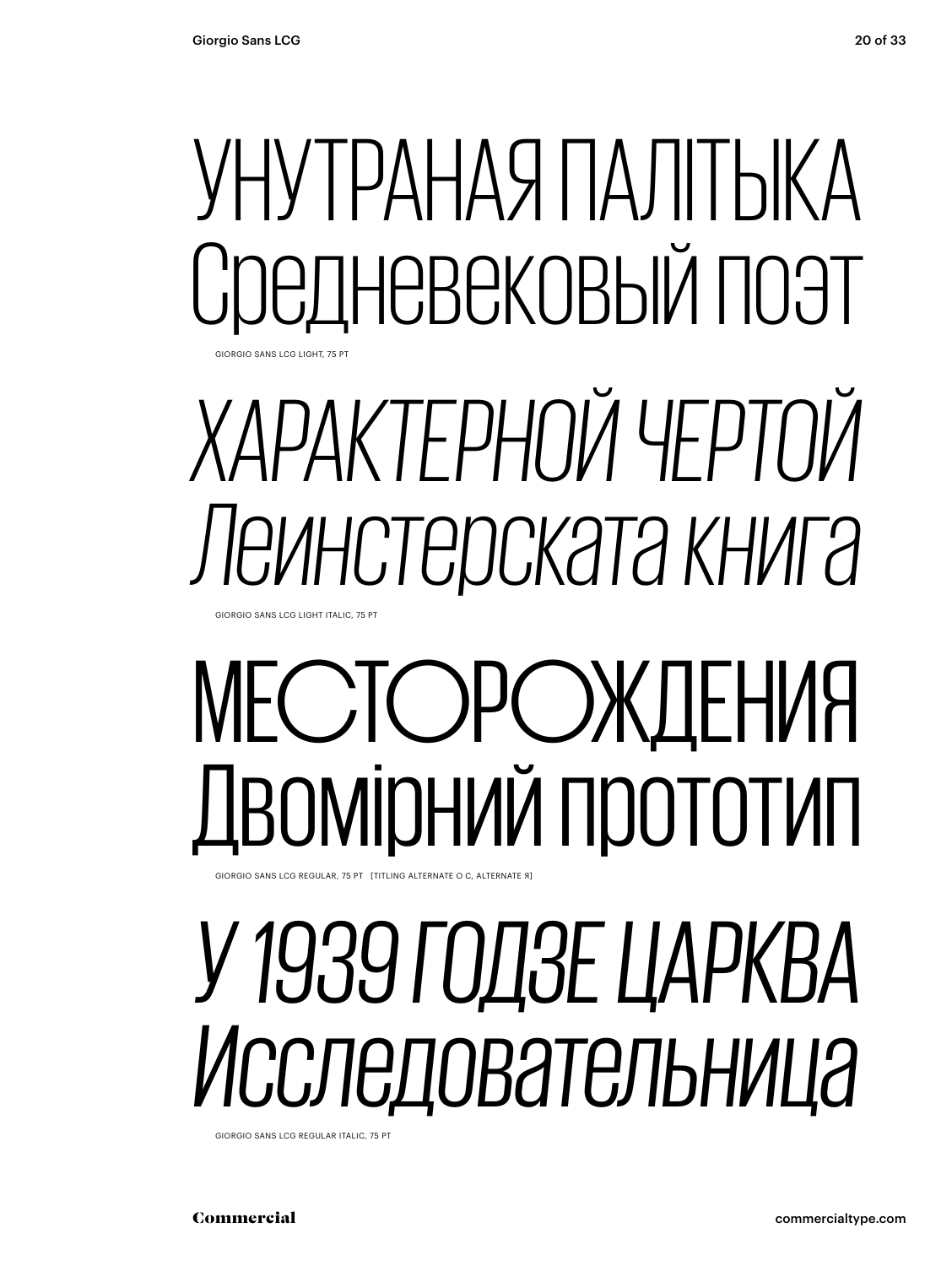## СИСТЕМАТИЧЕСКОГО 5700 летний Хендж

GIORGIO SANS LCG MEDIUM, 75 PT

## *ДРЕВНЯЯ ИРЛАНДИЯ Всегда стремились*

GIORGIO SANS LCG MEDIUM ITALIC, 75 PT

## **ДЕЛ ОД ВЕШТИНАТА Сличне критикама**

#### GIORGIO SANS LCG BOLD, 75 PT

#### *ПЪРВАТА ДЪРЖАВА Этимологии слова*

GIORGIO SANS LCG BOLD ITALIC, 75 PT [ALTERNATE а и л м]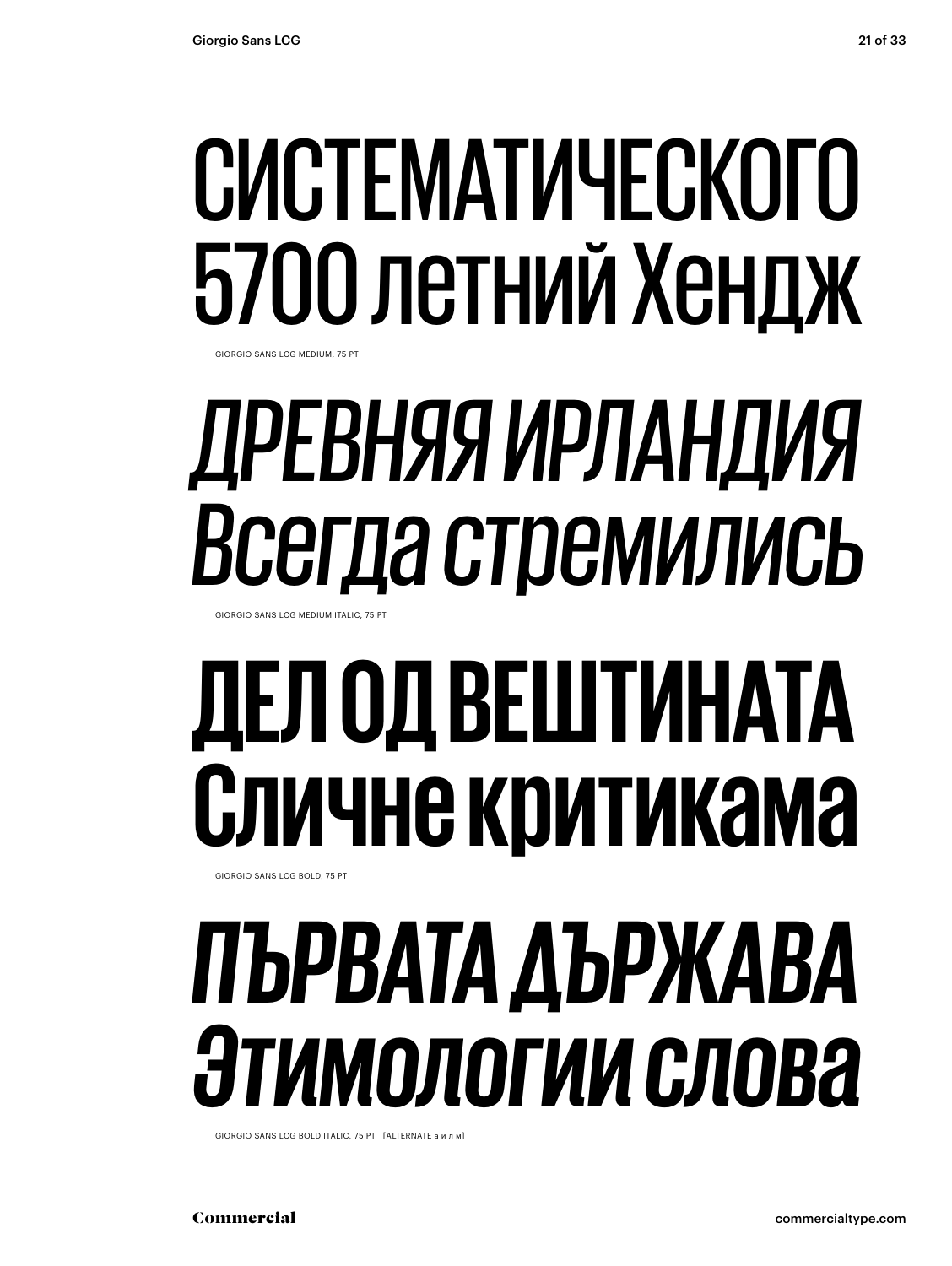#### ПОШИРЕННЯ МОВИ Ценности морали GIORGIO SANS LCG HEAVY, 75 PT

#### *ЗАПОЧАТКОВАНИЙ Полифонические*

GIORGIO SANS LCG HEAVY ITALIC, 75 PT

#### ІРИЛОЖНА ЕТІ ендарни бића GIORGIO SANS LCG BLACK, 75 PT

#### *ЗНАЧНУЮ ЧАСТКУ Така умира на 110*

GIORGIO SANS LCG BLACK ITALIC, 75 PT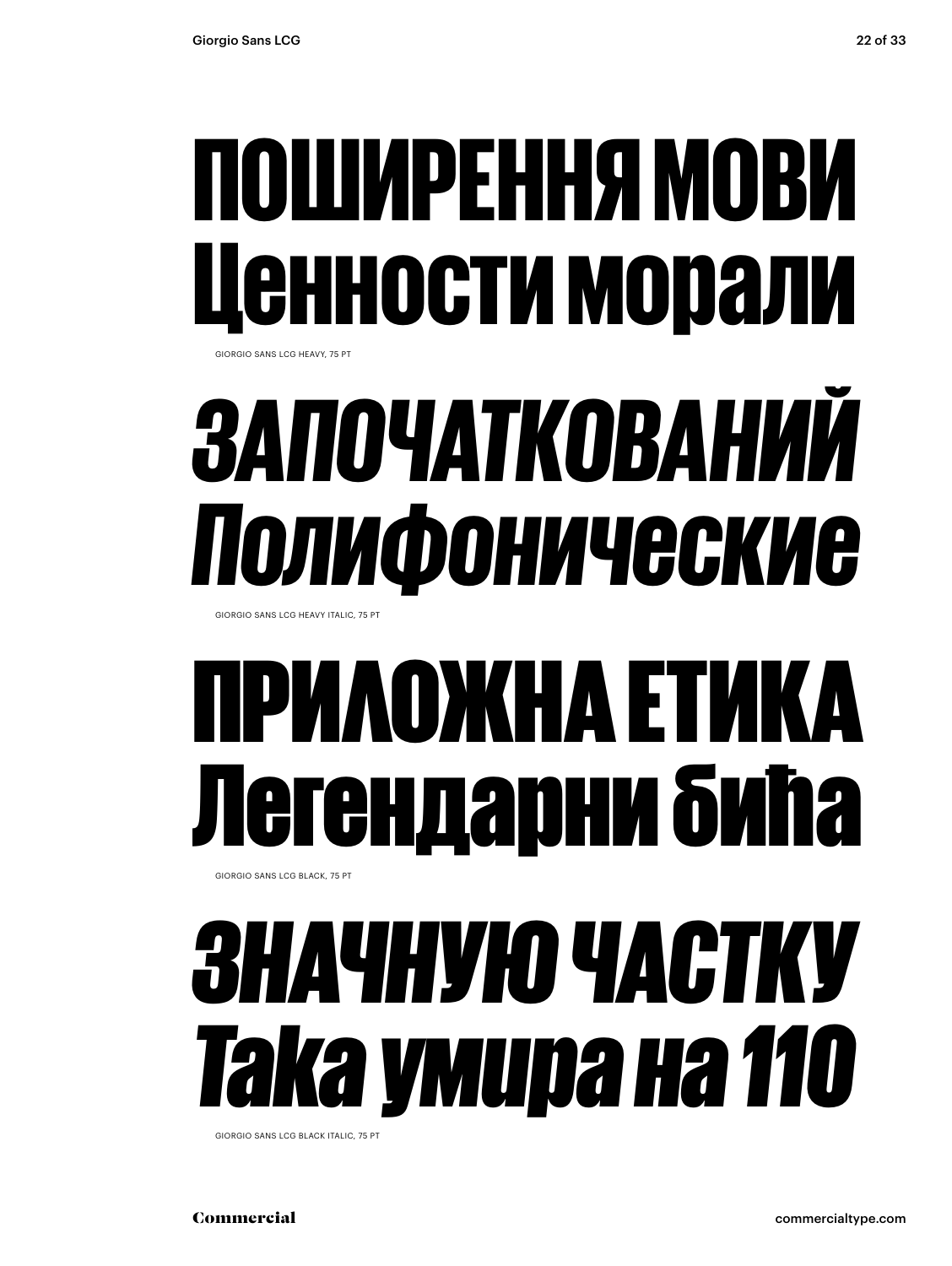## ΧΡΗΣΙΜΟΠΟΙΏΝΤΑΣ Από το 1281 οι Μογγόλοι

GIORGIO SANS GREEK THIN, 75 PT [TITLING ALTERNATE Ο Χ Ω]

#### *ΚΥΡΙΌΤΕΡΟΙ ΕΚΠΡΌΣΩΠΟΙ Λίγους μήνες αργότερα* GIORGIO SANS GREEK THIN ITALIC, 75 PT

#### - ) ΚΑΙ ΠΟΙ τα και ορυ

GIORGIO SANS GREEK EXTRALIGHT, 75 PT

#### *ΒΑΣΊΛΕΙΟ ΤΗΣ ΣΟΥΗΔΊΑΣ Σήμερα η ιεραποστολή*

GIORGIO SANS GREEK EXTRALIGHT ITALIC, 75 PT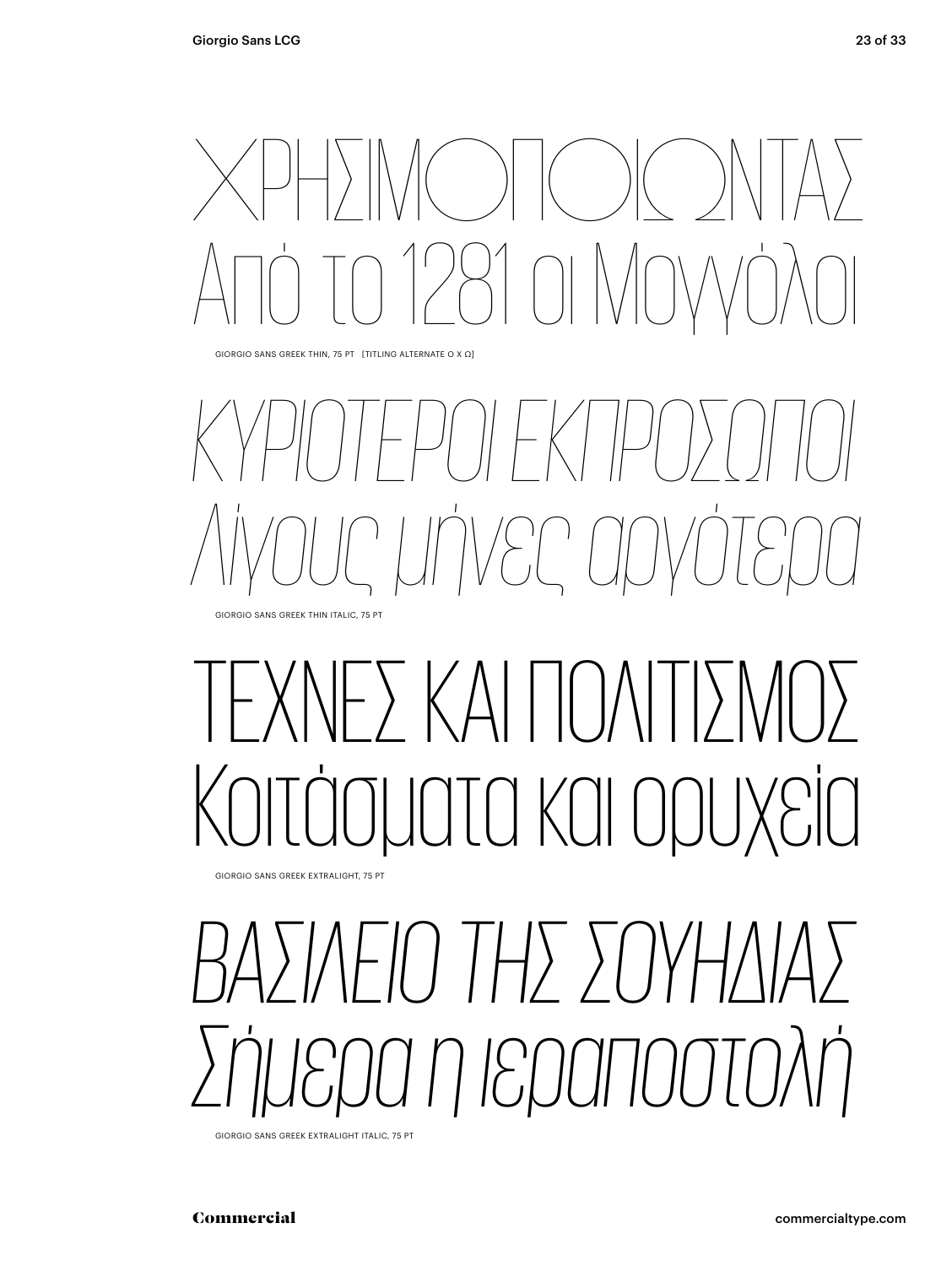GIORGIO SANS GREEK LIGHT, 75 PT

### ΚΑΙ ΠΑΛΙ ΗΡΘΕ ΑΝΕΜΟΣ Οι Ουραλικές γλώσσες

*ΚΑΤΑΣΚΕΥΑΣΤΙΚΑ ΥΛΙΚΑ Αρχές του 20ου αιώνα* GIORGIO SANS GREEK LIGHT ITALIC, 75 PT

#### ΝΕΟΕΞΠΡΕΣΙΟΝΝΙΣΜΟΎ Διατήρηση της Φύσης GIORGIO SANS GREEK REGULAR, 75 PT

*ΓΕΩΓΡΑΦΙΚΉ ΘΕΣΗ Νεοκομφουκιανισμός*

GIORGIO SANS GREEK REGULAR ITALIC, 75 PT [TITLING ALTERNATE Θ Φ Ω]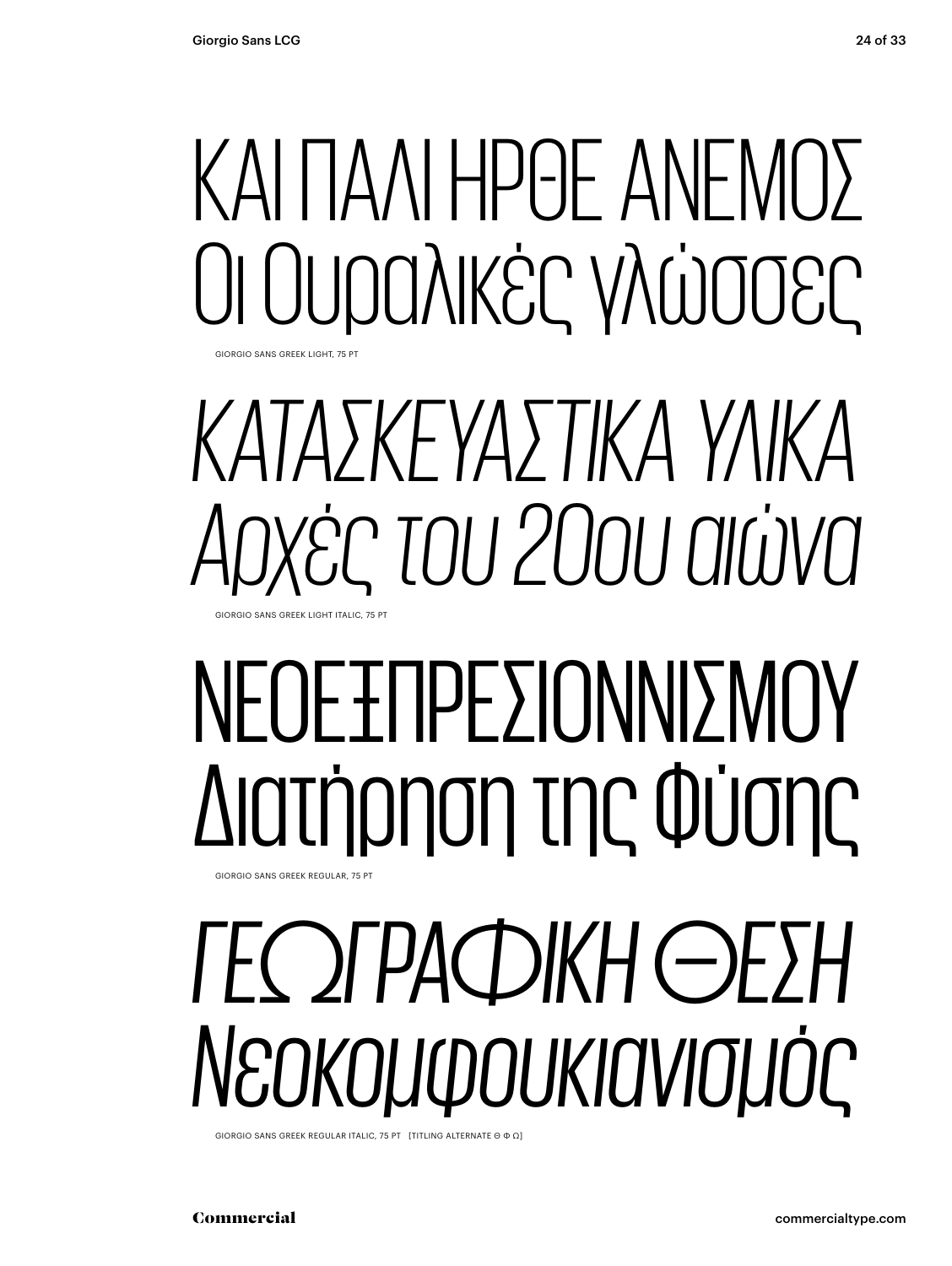#### ΑΡΧΗΓΟ ΤΟΥ ΚΡΑΤΟΥΣ Ευρωπαϊκής Ένωσης SIORGIO SANS GREEK MEDILIM, 75

*ΤΌΠΟ ΣΥΓΚΈΝΤΡΩΣΗΣ Στην πορεία τα πλοία*

GIORGIO SANS GREEK MEDIUM ITALIC, 75 PT [ALTERNATE α ί π

#### **ΔΙΑΠΡΑΓΜΑΤΕΎΣΕΩΝ Παλαιολιθική Εποχή** GIORGIO SANS GREEK BOLD, 75 PT

#### *ΓΡΉΓΟΡΗ ΕΝΑΛΛΑΓΉ Σε πολλές γλώσσες*

GIORGIO SANS GREEK BOLD ITALIC, 75 PT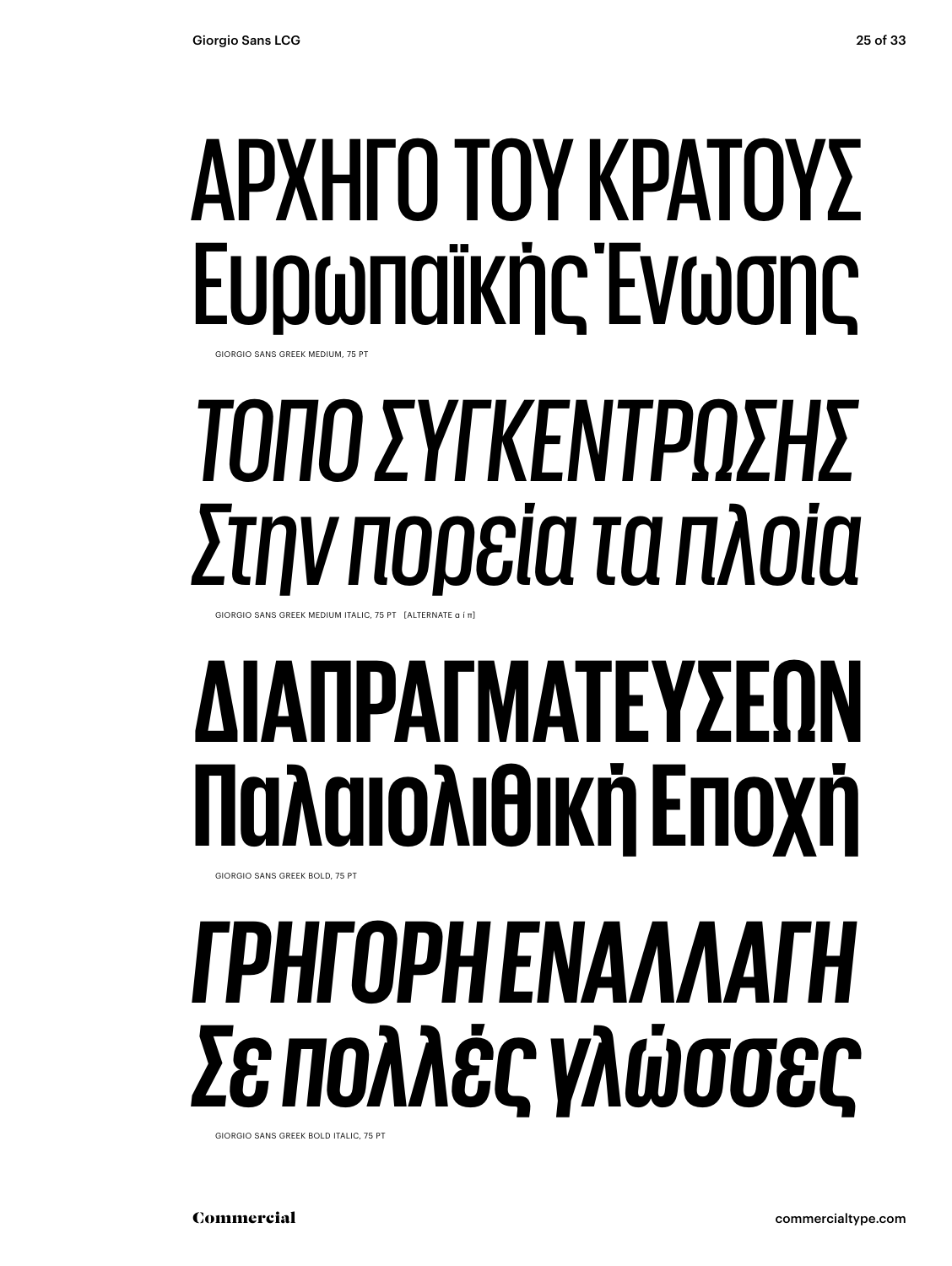#### ΟΛΥΜΠΙΑΚΟ ΣΤΑΔΙ Στις 17 Δεκεμβρίου GIORGIO SANS GREEK HEAVY, 75 PT

## *ΑΝΤΙΠΡΟΣΩΠΕΎΕΙ Πατινάζ ταχύτητας*

GIORGIO SANS GREEK HEAVY ITALIC, 75 PT [TITLING ALTERNATE O Ω]

#### ΙΝΟΙ ΜΟΥΣ Στρωµατόµορφου GIORGIO SANS GREEK BLACK, 75 PT

#### *ΤΑΞΊΔΙ ΣΤΗ ΣΕΛΗΝΗ Βενετικής Σχολής*

GIORGIO SANS GREEK BLACK ITALIC, 75 PT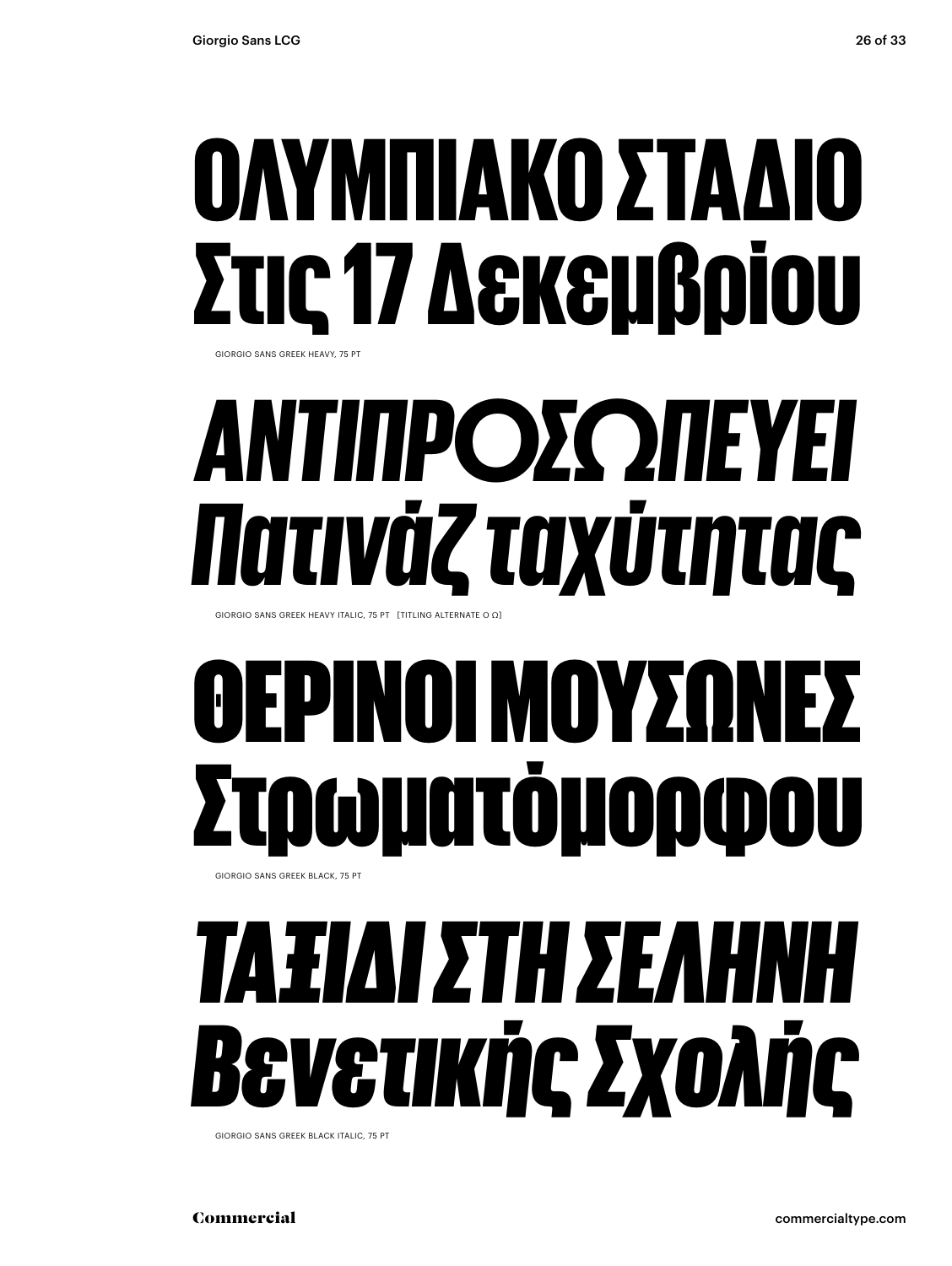#### GIORGIO SANS LCG THIN, 60 PT GIORGIO SANS LCG EXTRALIGHT, 60 PT GIORGIO SANS LCG LIGHT, 60 PT GIORGIO SANS LCG REGULAR, 60 PT GIORGIO SANS LCG MEDIUM, 60 PT GIORGIO SANS LCG BOLD, 60 PT [ALTERNATE g] GIORGIO SANS LCG HEAVY, 60 PT Steenwikerland, Cranendonck<br>Konungsríkið Danmörk er eitt<br>Adolf Otto Reinhold Windaus<br>**Dmitri Ivanovich Mendeleev<br>Mynämäki, Ristijärvi, Kemi<br>Szabol<b>cs-Szatmár-Bereg<br>Queensway to Vauxhall**<br>Beregazzo con Figliaro Konungsríkið Danmörk er eitt Adolf Otto Reinhold Windaus Dmitri Ivanovich Mendeleev Mynämäki, Ristijärvi, Kemi **Szabolcs-Szatmár-Bereg** GIORGIO SANS LCG EXTRALIGHT, 60 PT GIORGIO SANS LCG THIN, 6 GIORGIO SANS LCG REGULAR, 6 GIORGIO SANS LCG LIGHT, 6 GIORGIO SANS LCG BOLD, 60 PT [ALTERNA] GIORGIO SANS LCG MEDIUM, 6 **Leensway to Vauxhall** GIORGIO SANS LCG HEAVY, 6 egazzo con Figliaro

GIORGIO SANS LCG BLACK, 60 PT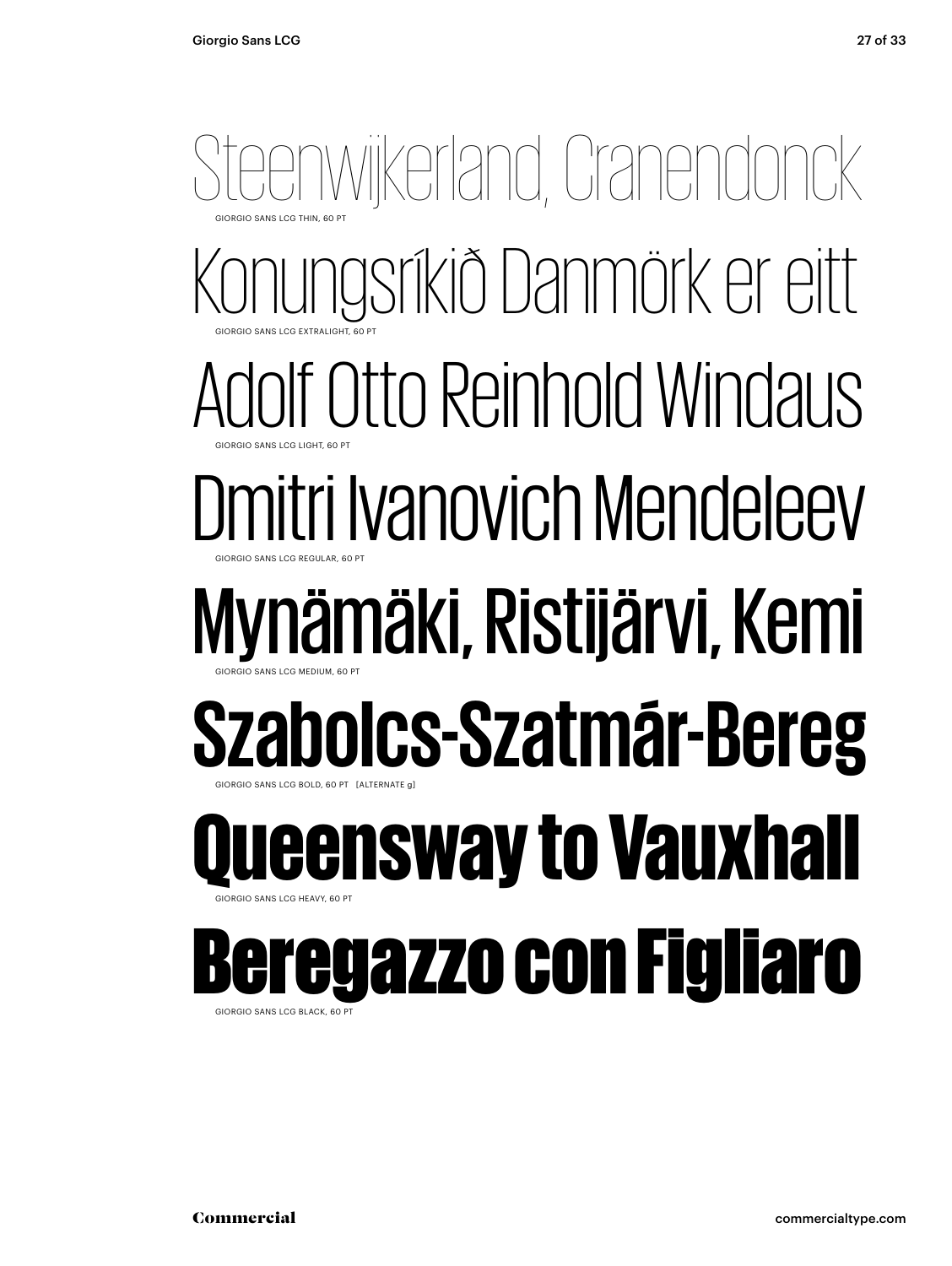#### GIORGIO SANS LCG THIN ITALIC, 60 PT GIORGIO SANS LCG EXTRALIGHT ITALIC, 60 PT [ALTERNATE R a d g i l m n] GIORGIO SANS LCG LIGHT ITALIC, 60 PT GIORGIO SANS LCG REGULAR ITALIC, 60 PT GIORGIO SANS LCG MEDIUM ITALIC, 60 PT GIORGIO SANS LCG BOLD ITALIC, 60 PT [ALTERNATE h i l n u] GIORGIO SANS LCG HEAVY ITALIC, 60 PT Southampton, Oxford, Preston<br>Reimerswaal, Smallingerland<br>Heerhugowaard, Groesbeek<br>Kyrksæterøra, Storsteinnes<br>**Schiermonnikoog, Tilburg<br>Eugène-Melchior Péligot<br><b>Humberside, Cleveland**<br>Casal**vecchio di Puglia** GIORGIO SANS LCG EXTRALIGHT ITALIC, 60 PT [ALTERNATE R a d g i l GIORGIO SANS LCG THIN ITALIC, 6 *Reimerswaal, Smallingerland Heerhugowaard, Groesbeek* GIORGIO SANS LCG REGULAR ITALIC, 6 GIORGIO SANS LCG LIGHT ITALIC, 6 *Kyrksæterøra, Storsteinnes Schiermonnikoog, Tilburg* GIORGIO SANS LCG BOLD ITALIC, 60 PT [ALTERNATE h i GIORGIO SANS LCG MEDIUM ITALIC, 6 *Eugène-Melchior Péligot Humberside, Cleveland* GIORGIO SANS LCG HEAVY IT *Casalvecchio di Puglia*

GIORGIO SANS LCG BLACK ITALIC, 60 PT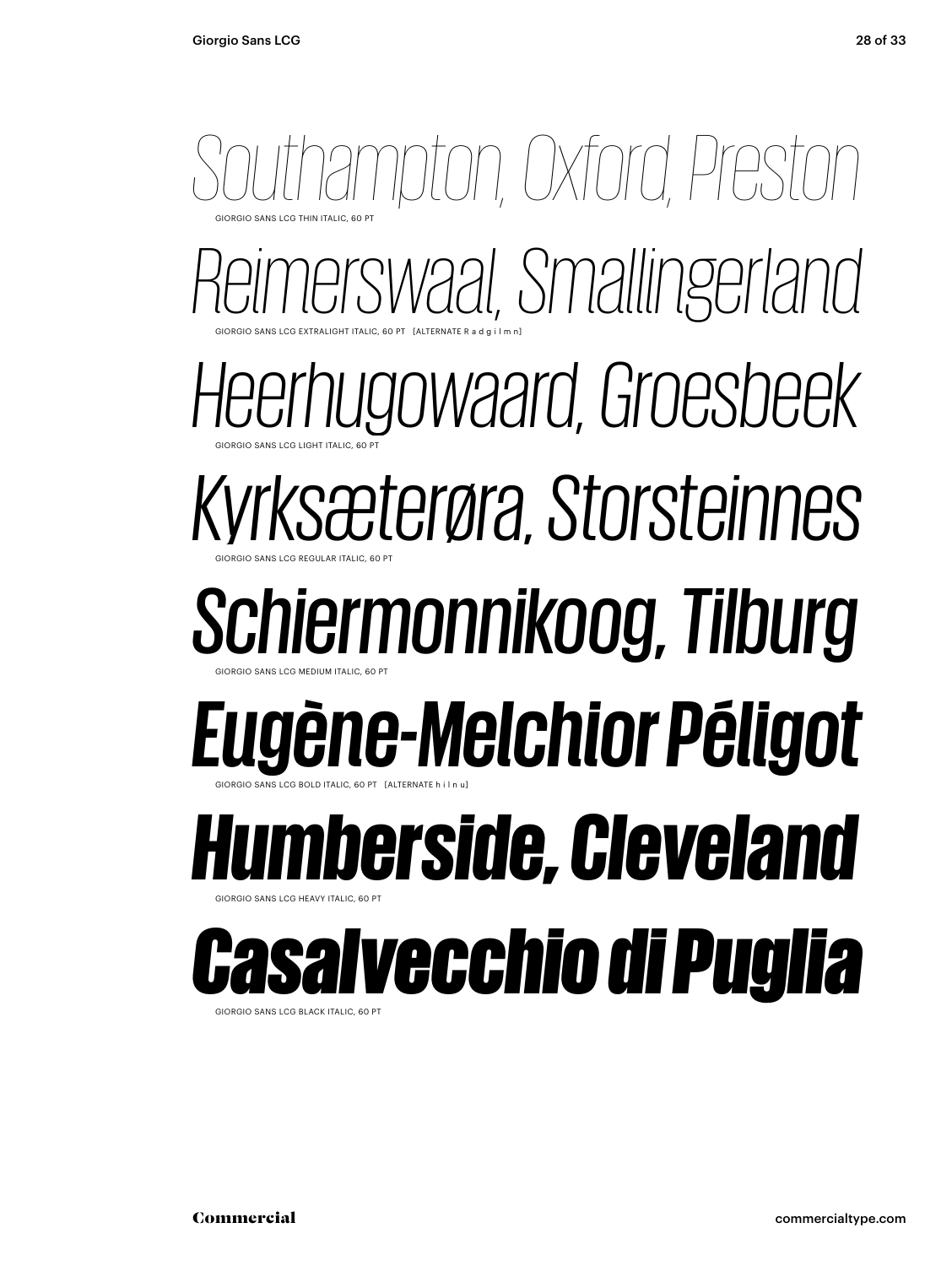#### ЖЭННЕ ЗВЯЗІ ОЙ Объём является Личното благородништво Легкая промышленность Виждайки възможните **Носителей этого языка** гике прагматизма После спуска на воду GIORGIO SANS LCG THIN, 60 PT **GIORGIO SANS LCG EXTRALIGHT, 60 PT** GIORGIO SANS LCG LIGHT, 60 PT GIORGIO SANS LCG REGULAR, 60 PT GIORGIO SANS LCG MEDIUM, 60 PT GIORGIO SANS LCG BOLD, 60 PT GIORGIO SANS LCG HEAVY, 60 PT

GIORGIO SANS LCG BLACK, 60 PT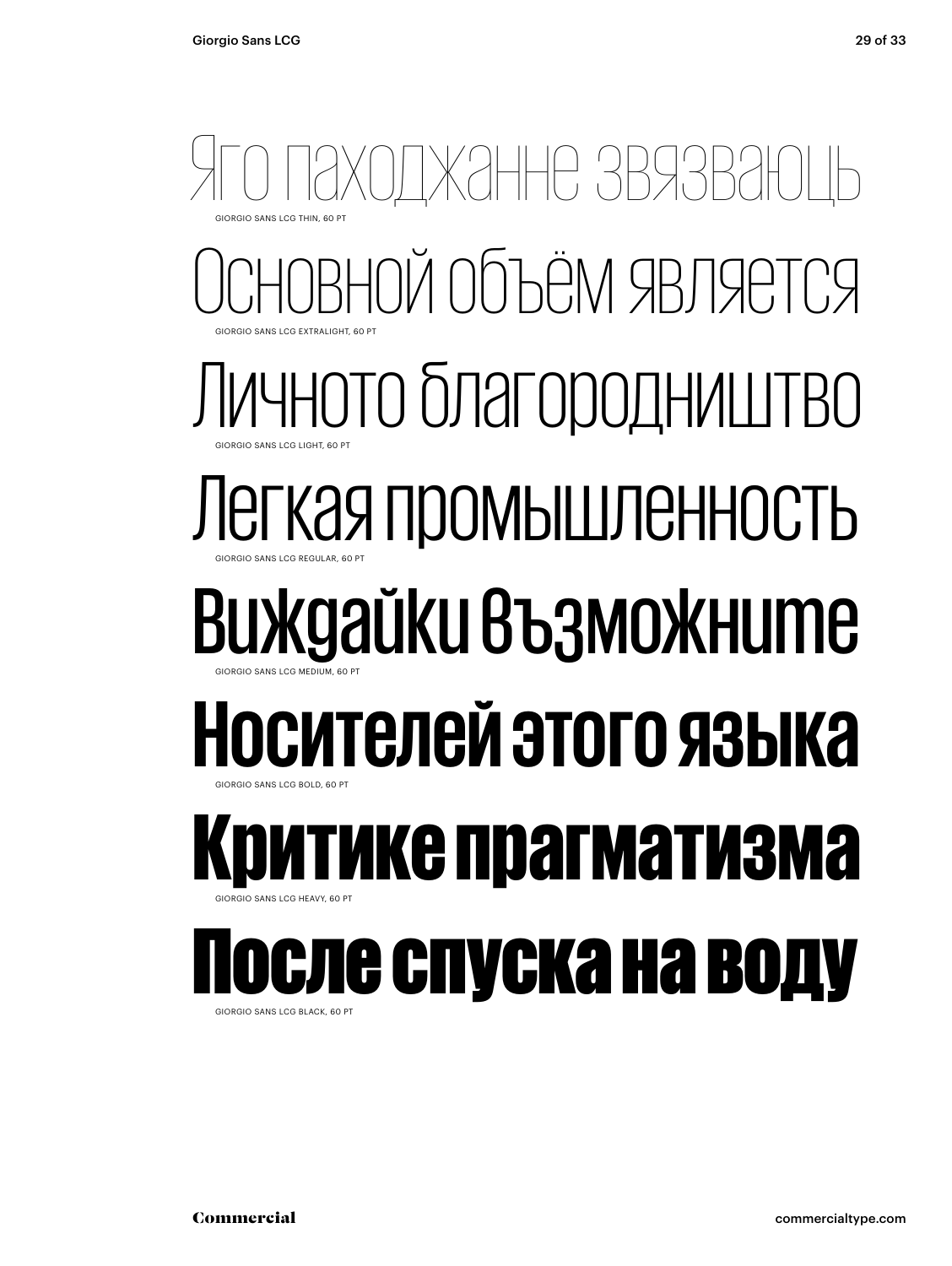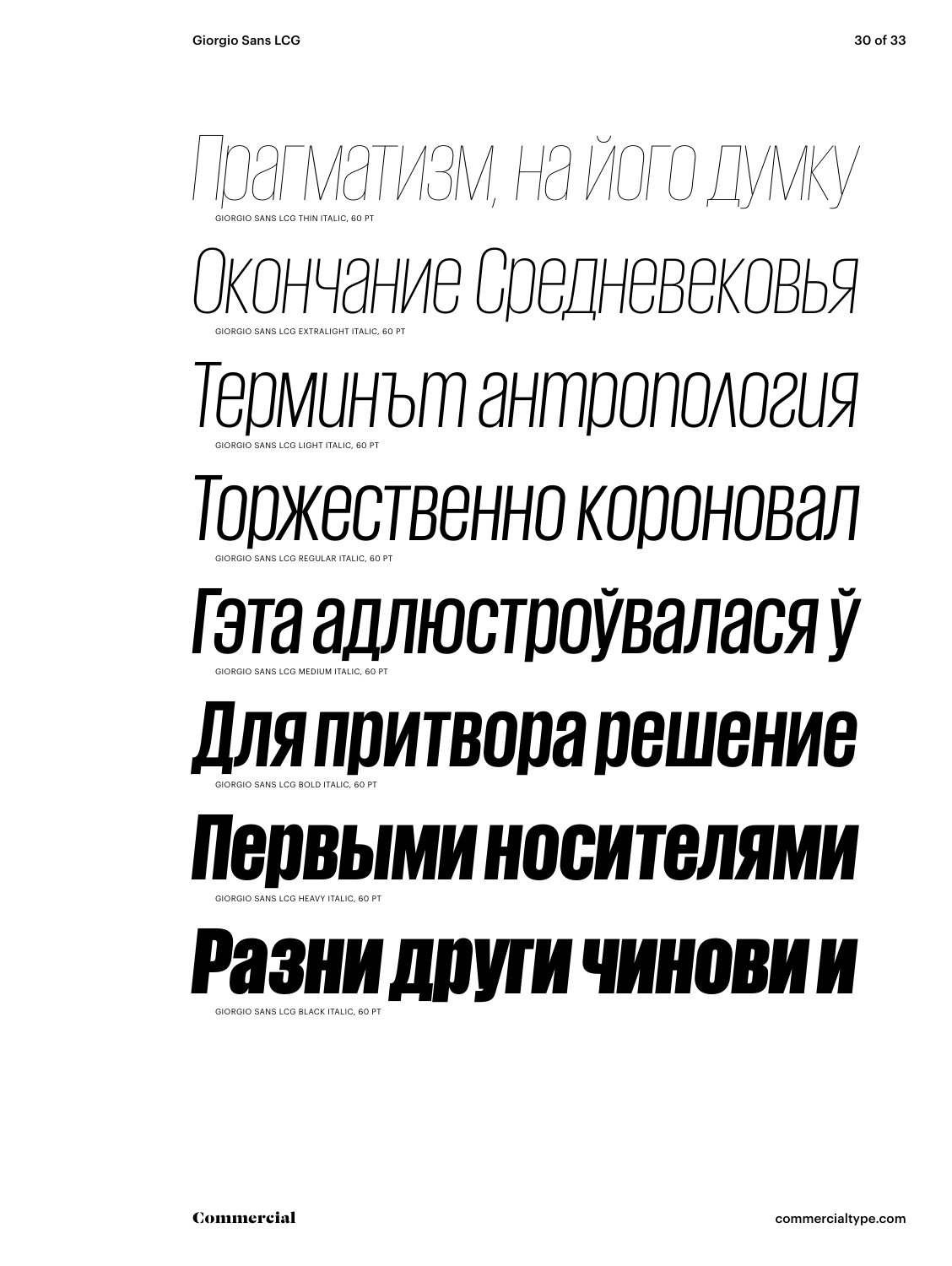#### Πανεπιστήμια επαγγελματικής Εγκαθίδρυσε νέα κυβέρνηση Νομοπαραγωγική διαδικασία Καλλίμαχος και Χρυσορρόη Ροδίου-ιριδίου-παλλαδίου **Παγκόσμιο Κύπελλο 1974** Ουδέτερα ή διαπερατά Ενισχυτές ή διακόπτες GIORGIO SANS GREEK EXTRALIGHT, 60 PT GIORGIO SANS GREEK LIGHT, 60 PT GIORGIO SANS GREEK REGULAR, 60 PT GIORGIO SANS GREEK MEDIUM, 60 PT GIORGIO SANS GREEK BOLD, 60 PT GIORGIO SANS GREEK HEAVY, 60 PT [TITLING ALTERNATE O] GIORGIO SANS GREEK BLACK, 60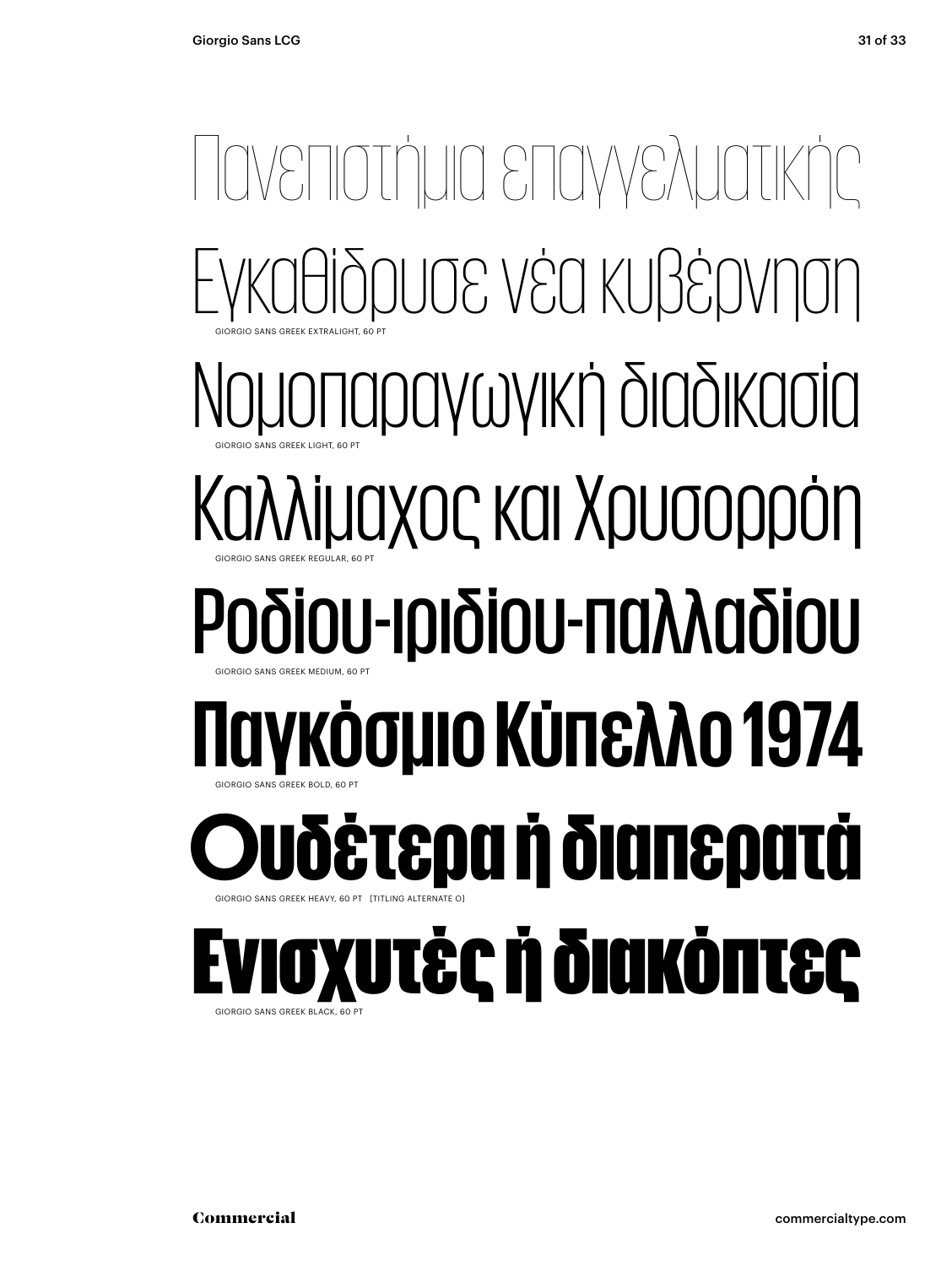